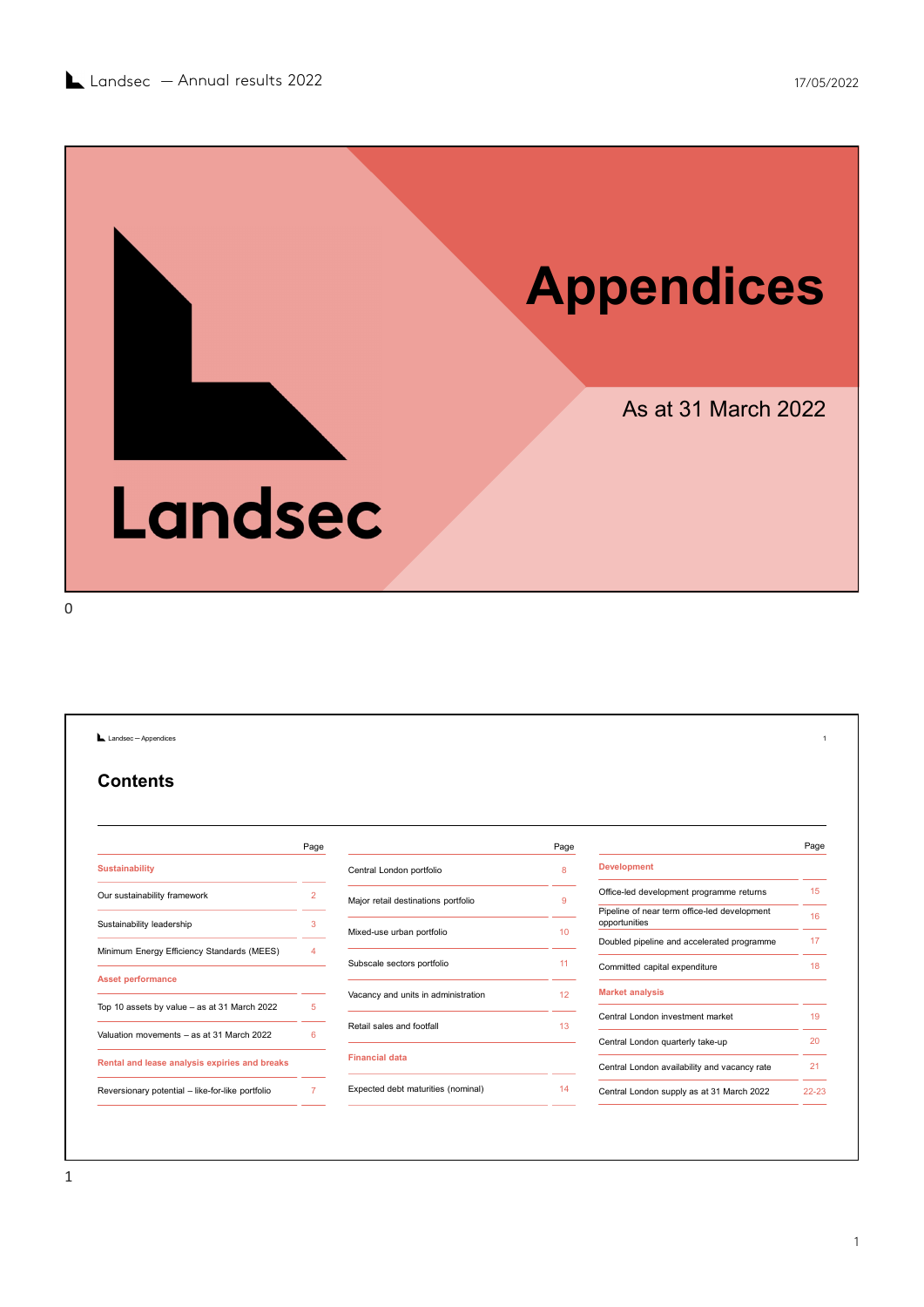

|                                                                                                            | compared with 2013/14 baseline<br>34% reduction in energy intensity (kWh/m <sup>2</sup> )<br>compared with 2013/14 baseline<br>All new developments to be net zero,<br>starting with The Forge, SE1 and Timber Square, SE1<br>44% of office portfolio rated EPC B or above<br>13% biodiversity net gain compared with 2016/17<br>across our existing sites offering greatest potential<br>Zero waste sent to landfill with 71% of waste recycled | All Landsec colleagues to have<br>individual objectives to support<br>the delivery of our vision<br><b>2021/22 PROGRESS</b><br><b>ESG</b> metrics linked<br>to all employees performance<br>related pay<br>Achieved BS 9997 Fire Risk<br>Management System certification<br>across our managed portfolio | social mobility in our industry<br>1,802 people supported<br>£5.1m social value created                                                                                                                          |
|------------------------------------------------------------------------------------------------------------|--------------------------------------------------------------------------------------------------------------------------------------------------------------------------------------------------------------------------------------------------------------------------------------------------------------------------------------------------------------------------------------------------------------------------------------------------|----------------------------------------------------------------------------------------------------------------------------------------------------------------------------------------------------------------------------------------------------------------------------------------------------------|------------------------------------------------------------------------------------------------------------------------------------------------------------------------------------------------------------------|
| Landsec - Appendices                                                                                       |                                                                                                                                                                                                                                                                                                                                                                                                                                                  |                                                                                                                                                                                                                                                                                                          |                                                                                                                                                                                                                  |
|                                                                                                            | Demonstrated by our performance across all key ESG benchmarks                                                                                                                                                                                                                                                                                                                                                                                    |                                                                                                                                                                                                                                                                                                          |                                                                                                                                                                                                                  |
|                                                                                                            | <b>LATEST PERFORMANCE</b>                                                                                                                                                                                                                                                                                                                                                                                                                        | <b>BENCHMARK</b>                                                                                                                                                                                                                                                                                         | <b>LATEST PERFORMANCE</b>                                                                                                                                                                                        |
|                                                                                                            | <b>GRESB 2021</b><br>Real Estate Sector leader - 5-star rated entity<br>Standing Investments: Regional Listed Sector Leader                                                                                                                                                                                                                                                                                                                      | ecoact                                                                                                                                                                                                                                                                                                   | Ecoact 2021<br>Ranked 1st amongst FTSE 100 companies (2020: 3rd) for our<br>sustainability reporting and climate-related strategy and 3rd across<br>global indices analysed (FTSE 100, Euro STOXX 50 and DOW 30) |
| # 2021                                                                                                     | for Europe within Diversified - Office/Retail<br>(score 91%)<br>Developments: Score 93%                                                                                                                                                                                                                                                                                                                                                          | <b>B</b><br><b>SBPR</b>                                                                                                                                                                                                                                                                                  | <b>EPRA 2021</b><br>Received our 8 <sup>th</sup> Gold Award for best practice sustainability reporting                                                                                                           |
| <b>N</b> -CDP                                                                                              | <b>CDP 2021</b><br>A-list (top 1.5%) for the fifth consecutive year                                                                                                                                                                                                                                                                                                                                                                              | FTSE4Good                                                                                                                                                                                                                                                                                                | FTSE4Good 2021<br>87th percentile. We continue to retain our established position<br>in the FTSE4Good Index                                                                                                      |
| <b>ALIST</b><br>2021<br><b>CLIMATE</b>                                                                     | Inclusion on the 2021 Supplier Engagement<br>Leaderboard (top 8%)                                                                                                                                                                                                                                                                                                                                                                                | rporate ESG<br>ISSESG                                                                                                                                                                                                                                                                                    | <b>ISS ESG 2021</b><br>Prime status. Rating B-.<br>Decile rank 1/transparency level: very high                                                                                                                   |
| <b>Sustainability leadership</b><br><b>BENCHMARK</b><br>GRESB                                              |                                                                                                                                                                                                                                                                                                                                                                                                                                                  | <b>MSCI</b>                                                                                                                                                                                                                                                                                              | <b>MSCI ESG Rating 2021</b><br>AA rating                                                                                                                                                                         |
| Dow Jones<br><b>Sustainability Indices</b><br>Powered by the S&P Global CSA<br><b>Sustainability Award</b> | <b>DJSI 2021</b><br>Score 85/top 99th percentile<br>European Real Estate leader, ranking 3rd globally<br>(2020: 4 <sup>th</sup> )                                                                                                                                                                                                                                                                                                                | <b>SUSTAINALYTICS</b><br>a Momingstar company                                                                                                                                                                                                                                                            | Sustainalytics ESG Risk Rating 2021<br>8.5 (negligible risk)/ranking 13 out of 1,044 companies<br>in the real estate industry                                                                                    |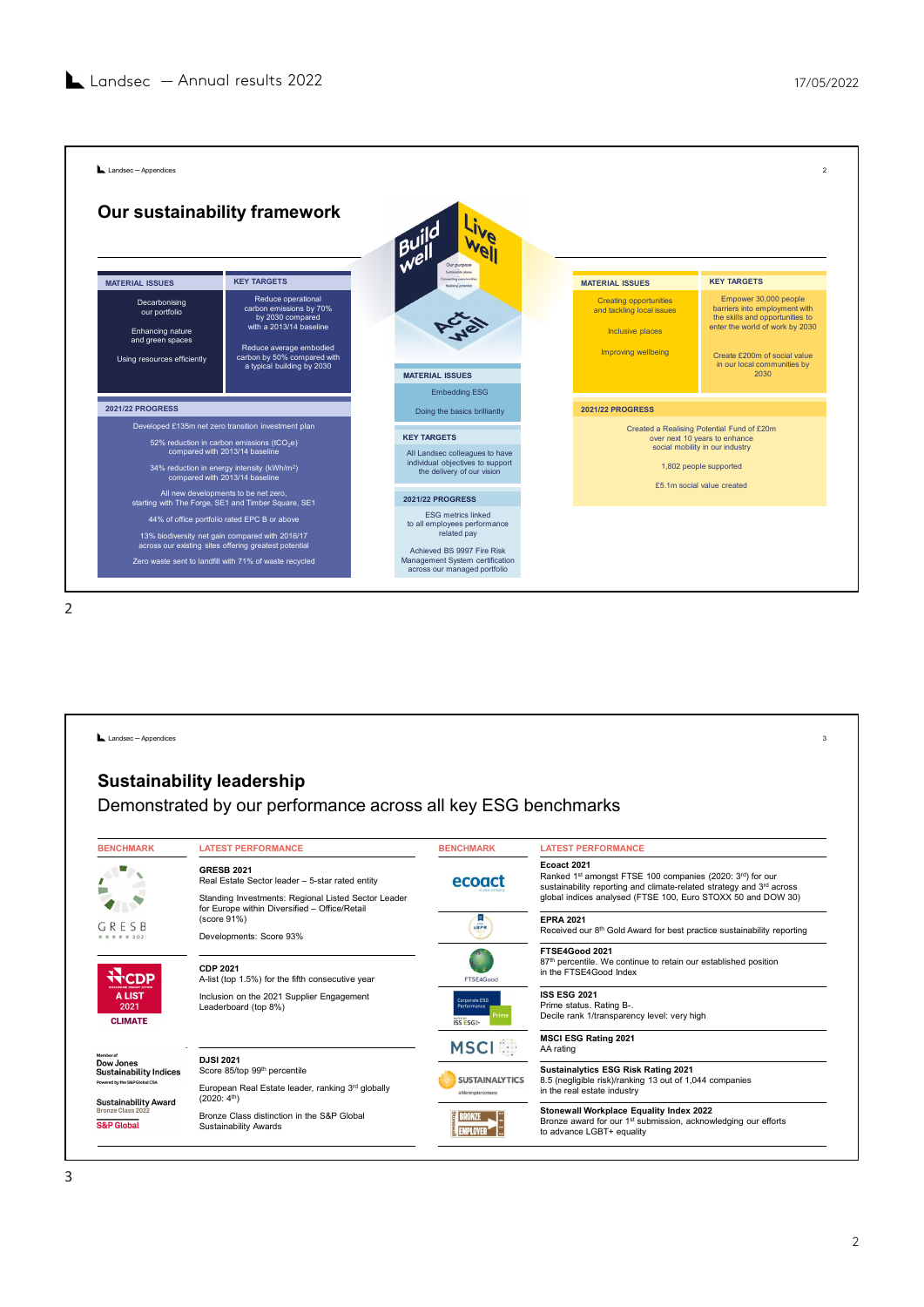

| Top 10 assets by value |  |  |
|------------------------|--|--|
| As at 31 March 2022    |  |  |
|                        |  |  |

| stariuarus (MEEO) Will be EFC D by 2000                                                                                                                                                                                                                                                   |                       |                               |                                      |                                                |                                 |
|-------------------------------------------------------------------------------------------------------------------------------------------------------------------------------------------------------------------------------------------------------------------------------------------|-----------------------|-------------------------------|--------------------------------------|------------------------------------------------|---------------------------------|
| - 44% of our office portfolio already is EPC B or above, compared with 15% of the<br>offices market <sup>(1)</sup>                                                                                                                                                                        |                       |                               | 24%                                  | 30%                                            | 36%                             |
| - Our investment plan to achieve our science-based target will also ensure<br>that our portfolio meets the MEES of EPC B by 2030 and all our development pipeline<br>will be EPC B or above                                                                                               |                       |                               | 2020/21<br>$A-B$<br>$\blacksquare$ C | 2021/22 HY<br>$\blacksquare$<br>III E<br>$F-G$ | 2021/22<br>EPC required         |
| (1) Source: Savills Research<br>(2) The EPC charts show only the relevant portfolio under MEES regulation, excluding spaces that are not required to have EPC or spaces not covered by MEES regulation, such as assets located in Scotland                                                |                       |                               |                                      |                                                |                                 |
|                                                                                                                                                                                                                                                                                           |                       |                               |                                      |                                                |                                 |
|                                                                                                                                                                                                                                                                                           |                       |                               |                                      |                                                |                                 |
|                                                                                                                                                                                                                                                                                           |                       |                               |                                      |                                                |                                 |
|                                                                                                                                                                                                                                                                                           |                       |                               |                                      |                                                |                                 |
|                                                                                                                                                                                                                                                                                           |                       |                               |                                      |                                                |                                 |
|                                                                                                                                                                                                                                                                                           |                       |                               |                                      |                                                |                                 |
|                                                                                                                                                                                                                                                                                           |                       |                               |                                      |                                                |                                 |
|                                                                                                                                                                                                                                                                                           |                       |                               |                                      |                                                |                                 |
| Landsec - Appendices                                                                                                                                                                                                                                                                      |                       |                               |                                      |                                                |                                 |
|                                                                                                                                                                                                                                                                                           |                       |                               |                                      |                                                |                                 |
| Top 10 assets by value                                                                                                                                                                                                                                                                    |                       |                               |                                      |                                                |                                 |
| As at 31 March 2022                                                                                                                                                                                                                                                                       |                       |                               |                                      |                                                |                                 |
|                                                                                                                                                                                                                                                                                           |                       |                               |                                      |                                                |                                 |
|                                                                                                                                                                                                                                                                                           |                       |                               |                                      |                                                |                                 |
|                                                                                                                                                                                                                                                                                           |                       |                               | Rental                               |                                                | Weighted                        |
| Name                                                                                                                                                                                                                                                                                      | Ownership<br>interest | Floor<br>area                 | income <sup>(1)</sup>                | Let<br>by income                               | average unexpired<br>lease term |
|                                                                                                                                                                                                                                                                                           | $\%$                  | Sq ft (000)                   | £m                                   | $\%$                                           | Years                           |
| New Street Square, EC4                                                                                                                                                                                                                                                                    | 100                   | Office: 932<br>Retail:<br>23  | 51                                   | 98                                             | 6.9                             |
| 21 Moorfields, EC2                                                                                                                                                                                                                                                                        | 100                   | Office: $564^{(2)}$           | Development in progress              | $100^{(3)}$                                    | 24.6                            |
| Cardinal Place, SW1                                                                                                                                                                                                                                                                       | 100                   | Office: 458                   | 28                                   | 98                                             | 5.1                             |
|                                                                                                                                                                                                                                                                                           | 100                   | Retail:<br>53<br>Office: 348  | 23                                   | 89                                             | 4.3                             |
| One New Change, EC4                                                                                                                                                                                                                                                                       |                       | 204<br>Retail:<br>Office: 845 |                                      |                                                |                                 |
| MediaCity, Greater Manchester                                                                                                                                                                                                                                                             | 75                    | 52<br>Retail:<br>Other: 782   | 24                                   | 96                                             | 10.1                            |
| Nova, Victoria, SW1                                                                                                                                                                                                                                                                       | 50                    | Office:<br>480                | 17                                   | 100                                            | 8.7                             |
| Gunwharf Quays, Portsmouth                                                                                                                                                                                                                                                                | 100                   | Retail:<br>75<br>Retail: 555  | 28                                   | 97                                             | 3.6                             |
|                                                                                                                                                                                                                                                                                           |                       |                               |                                      |                                                |                                 |
| Bluewater, Kent                                                                                                                                                                                                                                                                           | 48.75                 | Retail: 1,879                 | 34                                   | 94                                             | 4.5                             |
| Queen Anne's Gate, SW1                                                                                                                                                                                                                                                                    | 100                   | Office: 354                   | 32                                   | 100                                            | 4.7                             |
| Piccadilly Lights, W1                                                                                                                                                                                                                                                                     | 100                   | n/a                           | 12                                   | n/a                                            | n/a                             |
|                                                                                                                                                                                                                                                                                           |                       |                               |                                      |                                                |                                 |
| Aggregate value of top 10 assets: £5.7bn (47% of Combined Portfolio)<br>(1) Landsecshare. Annualised rental income is annual rental income, stated gross, prior to the deduction of ground rents, after the deduction of operatio<br>(2) Development area<br>(3) Pre-let to Deutsche Bank |                       |                               |                                      |                                                |                                 |
|                                                                                                                                                                                                                                                                                           |                       |                               |                                      |                                                |                                 |
|                                                                                                                                                                                                                                                                                           |                       |                               |                                      |                                                |                                 |
|                                                                                                                                                                                                                                                                                           |                       |                               |                                      |                                                |                                 |
|                                                                                                                                                                                                                                                                                           |                       |                               |                                      |                                                |                                 |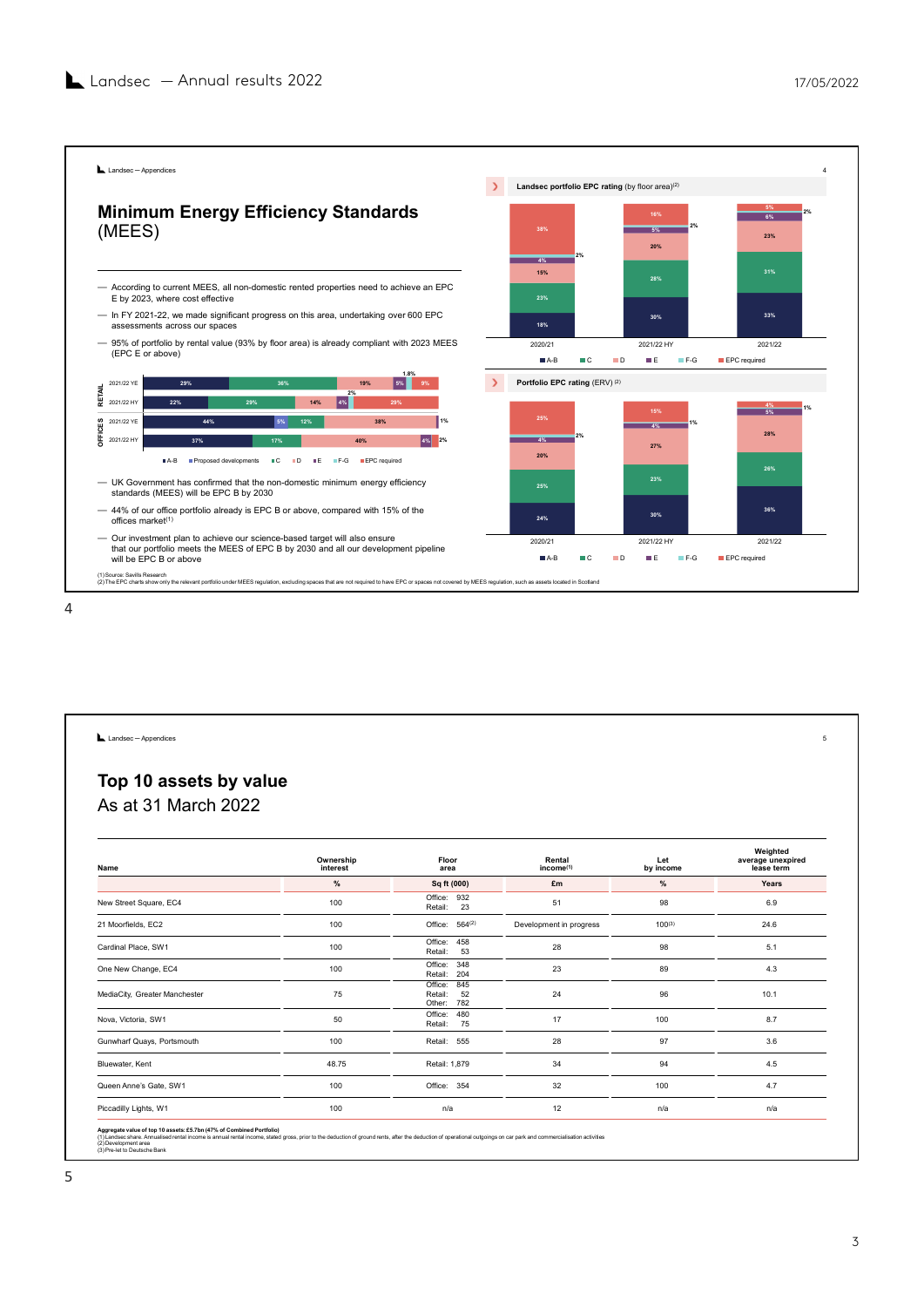## Valuation movements **L** Landsec-Appendices<br>**Valuation movements**<br>As at 31 March 2022

|                                               |                                      |                     |                                                     |                             |                                                  |                     | 17/05/2022                                    |
|-----------------------------------------------|--------------------------------------|---------------------|-----------------------------------------------------|-----------------------------|--------------------------------------------------|---------------------|-----------------------------------------------|
|                                               |                                      |                     |                                                     |                             |                                                  |                     |                                               |
|                                               |                                      |                     |                                                     |                             |                                                  |                     |                                               |
| Landsec - Appendices                          |                                      |                     |                                                     |                             |                                                  |                     | 6                                             |
| <b>Valuation movements</b>                    |                                      |                     |                                                     |                             |                                                  |                     |                                               |
|                                               |                                      |                     |                                                     |                             |                                                  |                     |                                               |
| As at 31 March 2022                           |                                      |                     |                                                     |                             |                                                  |                     |                                               |
|                                               | <b>Market value</b><br>31 March 2022 | Valuation<br>change | <b>LFL</b><br>rental value<br>change <sup>(1)</sup> | <b>Net initial</b><br>yield | Topped-up<br>net initial<br>yield <sup>(2)</sup> | Equivalent<br>yield | <b>LFL</b><br>movement in<br>equivalent yield |
|                                               | £m                                   | %                   | %                                                   | $\%$                        | $\%$                                             | $\%$                | bps                                           |
| West end offices                              | 3,013                                | 3.0%                | 4.0%                                                | 4.2%                        | 4.8%                                             | 4.6%                | $-2$                                          |
|                                               | 1,928                                | 5.6%                | 0.4%                                                | 3.6%                        | 3.7%                                             | 4.6%                | -8                                            |
| City offices                                  |                                      |                     |                                                     | 4.4%                        | 4.6%                                             | 4.7%                | 15                                            |
|                                               | 1,131                                | 1.5%                | $\sim$                                              |                             |                                                  |                     |                                               |
| Retail and other                              | 1,709                                | 4.0%                | n/a                                                 | 0.5%                        | 2.2%                                             | 4.3%                | n/a                                           |
| Developments<br><b>Total Central London</b>   | 7,781                                | 3.7%                | 2.0%                                                | 3.3%                        | 3.9%                                             | 4.5%                | $-1$                                          |
| Shopping centres                              | 1,141                                | $-1.3%$             | $-2.4%$                                             | 7.7%                        | 8.2%                                             | 7.4%                | $\mathbf{3}$                                  |
| Outlets                                       | 743                                  | 1.6%                | 1.4%                                                | 5.8%                        | 6.1%                                             | 6.7%                | $-10$                                         |
| <b>Total Major retail destinations</b>        | 1,884                                | $-0.1%$             | $-0.9%$                                             | 7.0%                        | 7.3%                                             | 7.1%                | $-3$                                          |
| Completed investment                          | 409                                  | 2.0%                | n/a                                                 | 5.1%                        | 5.1%                                             | 5.7%                | n/a                                           |
| Developments                                  | 486                                  | $-6.5%$             | n/a                                                 | 5.5%                        | 5.6%                                             | 5.3%                | n/a                                           |
| <b>Total Mixed-use urban</b>                  | 895                                  | $-2.8%$             | n/a                                                 | 5.3%                        | 5.4%                                             | 5.5%                | n/a                                           |
| Leisure                                       | 569                                  | 7.4%                | 0.3%                                                | 6.7%                        | 6.9%                                             | 7.1%                | $-40$                                         |
| Hotels                                        | 422                                  | 3.5%                | 1.2%                                                | 4.2%                        | 4.2%                                             | 5.5%                | $-1$                                          |
| Retail parks<br><b>Total Subscale sectors</b> | 466<br>1,457                         | 31.9%<br>12.9%      | 0.8%<br>0.7%                                        | 5.7%<br>5.6%                | 6.0%                                             | 5.7%<br>6.2%        | $-187$<br>$-70$                               |

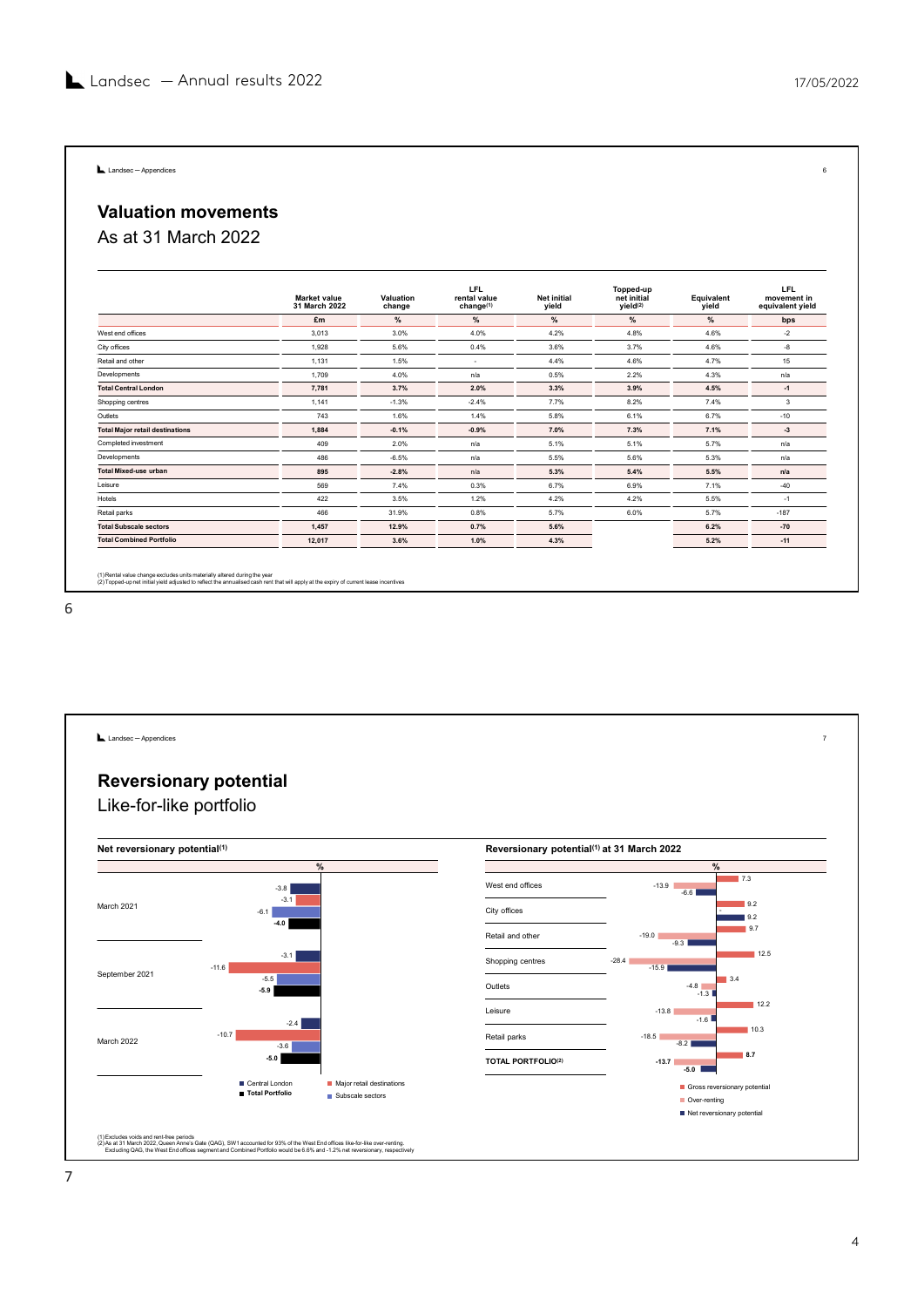# Lundsec-Appendices<br>
Rent reviews and lease expiries and breaks<sup>(1)</sup><br>
Central London excluding developments

| Landsec $-$ Annual results 2022                                                                                                                                                                                                   |                         |                         |                |                 |                |                | 17/05/2022              |
|-----------------------------------------------------------------------------------------------------------------------------------------------------------------------------------------------------------------------------------|-------------------------|-------------------------|----------------|-----------------|----------------|----------------|-------------------------|
|                                                                                                                                                                                                                                   |                         |                         |                |                 |                |                |                         |
|                                                                                                                                                                                                                                   |                         |                         |                |                 |                |                |                         |
|                                                                                                                                                                                                                                   |                         |                         |                |                 |                |                |                         |
|                                                                                                                                                                                                                                   |                         |                         |                |                 |                |                |                         |
| Landsec - Appendices                                                                                                                                                                                                              |                         |                         |                |                 |                |                |                         |
|                                                                                                                                                                                                                                   |                         |                         |                |                 |                |                |                         |
| Rent reviews and lease expiries and breaks <sup>(1)</sup>                                                                                                                                                                         |                         |                         |                |                 |                |                |                         |
|                                                                                                                                                                                                                                   |                         |                         |                |                 |                |                |                         |
| Central London excluding developments                                                                                                                                                                                             |                         |                         |                |                 |                |                |                         |
|                                                                                                                                                                                                                                   |                         |                         |                |                 |                |                |                         |
|                                                                                                                                                                                                                                   |                         |                         |                |                 |                |                |                         |
|                                                                                                                                                                                                                                   | Outstanding             | 2022/23                 | 2023/24        | 2024/25         | 2025/26        | 2026/27        | Total to 2027           |
|                                                                                                                                                                                                                                   | £m                      | £m                      | £m             | £m              | £m             | £m             | £m                      |
| Rents passing from leases subject to review                                                                                                                                                                                       | 65                      | 34                      | 18             | $7\overline{ }$ | 8              | 10             | 142                     |
| Adjusted ERV <sup>(2)</sup>                                                                                                                                                                                                       | 64                      | 35                      | 18             | $6\phantom{.0}$ | 8              | 10             | 141                     |
| Over-renting <sup>(3)</sup>                                                                                                                                                                                                       | (3)                     | (1)                     | $\sim$         | (1)             | $\sim$         | $\blacksquare$ | (5)                     |
| Gross reversion under lease provisions                                                                                                                                                                                            | $\overline{\mathbf{2}}$ | $\overline{\mathbf{2}}$ | $\sim$         | $\sim$          | $\sim$         | $\sim$         | $\overline{\mathbf{4}}$ |
|                                                                                                                                                                                                                                   |                         |                         |                |                 |                |                |                         |
|                                                                                                                                                                                                                                   |                         | 2022/23                 | 2023/24        | 2024/25         | 2025/26        | 2026/27        | Total to 2027           |
|                                                                                                                                                                                                                                   |                         | £m                      | £m             | £m              | £m             | £m             | £m                      |
| Rents passing from leases subject to expiries or breaks <sup>(4)</sup>                                                                                                                                                            |                         | 29                      | 23             | 12              | 35             | 54             | 153                     |
| ERV                                                                                                                                                                                                                               |                         | 33                      | 25             | 14              | 35             | 35             | 142                     |
| Potential rent change                                                                                                                                                                                                             |                         | $\overline{4}$          | $\overline{2}$ | $\overline{2}$  | $\blacksquare$ | $(19)^{(5)}$   | (11)                    |
| Total reversion from rent reviews and expiries or breaks                                                                                                                                                                          |                         |                         |                |                 |                |                | (7)                     |
| Vacancies and tenants in administration(6)                                                                                                                                                                                        |                         |                         |                |                 |                |                | 15                      |
| Total                                                                                                                                                                                                                             |                         |                         |                |                 |                |                | 8                       |
|                                                                                                                                                                                                                                   |                         |                         |                |                 |                |                |                         |
| (1)This is not a forecast and takes no account of increases or decreases in ERV before the relevant review dates<br>(2)Adjusted ERV reflects ERV when reversion is expected at next rent review, or passing rent where the revers |                         |                         |                |                 |                |                |                         |
| on the material material consumers of the state of the state of the state of the state of the state of the state of the state of the state of the state of the state of the state of the state of the state of the state of th    |                         |                         |                |                 |                |                |                         |

| Potential rent change<br>$\overline{\mathbf{4}}$<br>$\overline{2}$<br>$\overline{2}$<br>$(19)^{(5)}$<br>(11)<br>$\sim$<br>(7)<br>Total reversion from rent reviews and expiries or breaks<br>15<br>Vacancies and tenants in administration(6)<br><b>Total</b><br>8<br>(1) This is not a forecast and takes no account of increases or decreases in ERV before the relevant review dates<br>(2) Adjusted ERV reflects ERV when reversion is expected at next rent review, or passing rent where the reversion to ERV is expected after 2027<br>(3) Not crystallised at rent review because of upward only rent review provisions<br>(4) Rents passing from leases subject to expiries or breaks does not include any lease where a reversion is expected from a rent review before the expiry or break date<br>(5) Due to over-renting at Queen Anne's Gate. Excluding this, the 2026/27 potential rent change is £nil (6) Excludes tenants in administration where the administration continues to pay rent<br>Landsec - Appendices<br>9<br>Rent reviews and lease expiries and breaks <sup>(1)</sup><br>Major retail destinations excluding developments<br>Outstanding<br>2022/23<br>2023/24<br>2024/25<br>2025/26<br>2026/27<br>Total to 2027<br>£m<br>£m<br>£m<br>£m<br>£m<br>£m<br>£m<br>Rents passing from leases subject to review <sup>(2)</sup><br>58<br>26<br>$5\phantom{.0}$<br>$\overline{2}$<br>95<br>$\mathbf{3}$<br>$\overline{1}$<br>Adjusted ERV(3)<br>51<br>21<br>$5\phantom{.0}$<br>$\mathbf{1}$<br>$\mathbf{3}$<br>$\overline{1}$<br>82<br>Over-renting $(4)$<br>(10)<br>(6)<br>(1)<br>(1)<br>(1)<br>(19)<br>$\sim$<br>Gross reversion under lease provisions<br>$\mathbf{3}$<br>$\mathbf{1}$<br>$\overline{1}$<br>6<br>$\overline{1}$<br>$\sim$<br>$\sim$<br>2022/23<br>2023/24<br>2024/25<br>2025/26<br>2026/27<br>Total to 2027<br>£m<br>£m<br>£m<br>£m<br>£m<br>£m<br>Rents passing from leases subject to expiries or breaks(5)<br>44<br>22<br>18<br>20<br>12<br>116<br>ERV<br>41<br>20<br>16<br>16<br>10<br>103<br>Potential rent change<br>(3)<br>(2)<br>(2)<br>(4)<br>(2)<br>(13)<br>(7)<br>Total reversion from rent reviews and expiries or breaks<br>13<br>Vacancies and tenants in administration(6)<br><b>Total</b><br>6<br>(1) This is not a forecast and takes no account of increases or decreases in ERV before the relevant review dates<br>(2) Annualised rents have been reduced to reflect the impact of Covid-19 on turnover related rent, which has driven an increase in reversionary potential across Major retail destinations<br>(3) Adjusted ERV reflects ERV when |
|--------------------------------------------------------------------------------------------------------------------------------------------------------------------------------------------------------------------------------------------------------------------------------------------------------------------------------------------------------------------------------------------------------------------------------------------------------------------------------------------------------------------------------------------------------------------------------------------------------------------------------------------------------------------------------------------------------------------------------------------------------------------------------------------------------------------------------------------------------------------------------------------------------------------------------------------------------------------------------------------------------------------------------------------------------------------------------------------------------------------------------------------------------------------------------------------------------------------------------------------------------------------------------------------------------------------------------------------------------------------------------------------------------------------------------------------------------------------------------------------------------------------------------------------------------------------------------------------------------------------------------------------------------------------------------------------------------------------------------------------------------------------------------------------------------------------------------------------------------------------------------------------------------------------------------------------------------------------------------------------------------------------------------------------------------------------------------------------------------------------------------------------------------------------------------------------------------------------------------------------------------------------------------------------------------------------------------------------------------------------------------------------------------------------------------------------------------------------------------------------------------------------------------------------------------------------------------------------------------------------|
|                                                                                                                                                                                                                                                                                                                                                                                                                                                                                                                                                                                                                                                                                                                                                                                                                                                                                                                                                                                                                                                                                                                                                                                                                                                                                                                                                                                                                                                                                                                                                                                                                                                                                                                                                                                                                                                                                                                                                                                                                                                                                                                                                                                                                                                                                                                                                                                                                                                                                                                                                                                                                    |
|                                                                                                                                                                                                                                                                                                                                                                                                                                                                                                                                                                                                                                                                                                                                                                                                                                                                                                                                                                                                                                                                                                                                                                                                                                                                                                                                                                                                                                                                                                                                                                                                                                                                                                                                                                                                                                                                                                                                                                                                                                                                                                                                                                                                                                                                                                                                                                                                                                                                                                                                                                                                                    |
|                                                                                                                                                                                                                                                                                                                                                                                                                                                                                                                                                                                                                                                                                                                                                                                                                                                                                                                                                                                                                                                                                                                                                                                                                                                                                                                                                                                                                                                                                                                                                                                                                                                                                                                                                                                                                                                                                                                                                                                                                                                                                                                                                                                                                                                                                                                                                                                                                                                                                                                                                                                                                    |
|                                                                                                                                                                                                                                                                                                                                                                                                                                                                                                                                                                                                                                                                                                                                                                                                                                                                                                                                                                                                                                                                                                                                                                                                                                                                                                                                                                                                                                                                                                                                                                                                                                                                                                                                                                                                                                                                                                                                                                                                                                                                                                                                                                                                                                                                                                                                                                                                                                                                                                                                                                                                                    |
|                                                                                                                                                                                                                                                                                                                                                                                                                                                                                                                                                                                                                                                                                                                                                                                                                                                                                                                                                                                                                                                                                                                                                                                                                                                                                                                                                                                                                                                                                                                                                                                                                                                                                                                                                                                                                                                                                                                                                                                                                                                                                                                                                                                                                                                                                                                                                                                                                                                                                                                                                                                                                    |
|                                                                                                                                                                                                                                                                                                                                                                                                                                                                                                                                                                                                                                                                                                                                                                                                                                                                                                                                                                                                                                                                                                                                                                                                                                                                                                                                                                                                                                                                                                                                                                                                                                                                                                                                                                                                                                                                                                                                                                                                                                                                                                                                                                                                                                                                                                                                                                                                                                                                                                                                                                                                                    |
|                                                                                                                                                                                                                                                                                                                                                                                                                                                                                                                                                                                                                                                                                                                                                                                                                                                                                                                                                                                                                                                                                                                                                                                                                                                                                                                                                                                                                                                                                                                                                                                                                                                                                                                                                                                                                                                                                                                                                                                                                                                                                                                                                                                                                                                                                                                                                                                                                                                                                                                                                                                                                    |
|                                                                                                                                                                                                                                                                                                                                                                                                                                                                                                                                                                                                                                                                                                                                                                                                                                                                                                                                                                                                                                                                                                                                                                                                                                                                                                                                                                                                                                                                                                                                                                                                                                                                                                                                                                                                                                                                                                                                                                                                                                                                                                                                                                                                                                                                                                                                                                                                                                                                                                                                                                                                                    |
|                                                                                                                                                                                                                                                                                                                                                                                                                                                                                                                                                                                                                                                                                                                                                                                                                                                                                                                                                                                                                                                                                                                                                                                                                                                                                                                                                                                                                                                                                                                                                                                                                                                                                                                                                                                                                                                                                                                                                                                                                                                                                                                                                                                                                                                                                                                                                                                                                                                                                                                                                                                                                    |
|                                                                                                                                                                                                                                                                                                                                                                                                                                                                                                                                                                                                                                                                                                                                                                                                                                                                                                                                                                                                                                                                                                                                                                                                                                                                                                                                                                                                                                                                                                                                                                                                                                                                                                                                                                                                                                                                                                                                                                                                                                                                                                                                                                                                                                                                                                                                                                                                                                                                                                                                                                                                                    |
|                                                                                                                                                                                                                                                                                                                                                                                                                                                                                                                                                                                                                                                                                                                                                                                                                                                                                                                                                                                                                                                                                                                                                                                                                                                                                                                                                                                                                                                                                                                                                                                                                                                                                                                                                                                                                                                                                                                                                                                                                                                                                                                                                                                                                                                                                                                                                                                                                                                                                                                                                                                                                    |
|                                                                                                                                                                                                                                                                                                                                                                                                                                                                                                                                                                                                                                                                                                                                                                                                                                                                                                                                                                                                                                                                                                                                                                                                                                                                                                                                                                                                                                                                                                                                                                                                                                                                                                                                                                                                                                                                                                                                                                                                                                                                                                                                                                                                                                                                                                                                                                                                                                                                                                                                                                                                                    |
|                                                                                                                                                                                                                                                                                                                                                                                                                                                                                                                                                                                                                                                                                                                                                                                                                                                                                                                                                                                                                                                                                                                                                                                                                                                                                                                                                                                                                                                                                                                                                                                                                                                                                                                                                                                                                                                                                                                                                                                                                                                                                                                                                                                                                                                                                                                                                                                                                                                                                                                                                                                                                    |
|                                                                                                                                                                                                                                                                                                                                                                                                                                                                                                                                                                                                                                                                                                                                                                                                                                                                                                                                                                                                                                                                                                                                                                                                                                                                                                                                                                                                                                                                                                                                                                                                                                                                                                                                                                                                                                                                                                                                                                                                                                                                                                                                                                                                                                                                                                                                                                                                                                                                                                                                                                                                                    |
|                                                                                                                                                                                                                                                                                                                                                                                                                                                                                                                                                                                                                                                                                                                                                                                                                                                                                                                                                                                                                                                                                                                                                                                                                                                                                                                                                                                                                                                                                                                                                                                                                                                                                                                                                                                                                                                                                                                                                                                                                                                                                                                                                                                                                                                                                                                                                                                                                                                                                                                                                                                                                    |
|                                                                                                                                                                                                                                                                                                                                                                                                                                                                                                                                                                                                                                                                                                                                                                                                                                                                                                                                                                                                                                                                                                                                                                                                                                                                                                                                                                                                                                                                                                                                                                                                                                                                                                                                                                                                                                                                                                                                                                                                                                                                                                                                                                                                                                                                                                                                                                                                                                                                                                                                                                                                                    |
|                                                                                                                                                                                                                                                                                                                                                                                                                                                                                                                                                                                                                                                                                                                                                                                                                                                                                                                                                                                                                                                                                                                                                                                                                                                                                                                                                                                                                                                                                                                                                                                                                                                                                                                                                                                                                                                                                                                                                                                                                                                                                                                                                                                                                                                                                                                                                                                                                                                                                                                                                                                                                    |
|                                                                                                                                                                                                                                                                                                                                                                                                                                                                                                                                                                                                                                                                                                                                                                                                                                                                                                                                                                                                                                                                                                                                                                                                                                                                                                                                                                                                                                                                                                                                                                                                                                                                                                                                                                                                                                                                                                                                                                                                                                                                                                                                                                                                                                                                                                                                                                                                                                                                                                                                                                                                                    |
|                                                                                                                                                                                                                                                                                                                                                                                                                                                                                                                                                                                                                                                                                                                                                                                                                                                                                                                                                                                                                                                                                                                                                                                                                                                                                                                                                                                                                                                                                                                                                                                                                                                                                                                                                                                                                                                                                                                                                                                                                                                                                                                                                                                                                                                                                                                                                                                                                                                                                                                                                                                                                    |
|                                                                                                                                                                                                                                                                                                                                                                                                                                                                                                                                                                                                                                                                                                                                                                                                                                                                                                                                                                                                                                                                                                                                                                                                                                                                                                                                                                                                                                                                                                                                                                                                                                                                                                                                                                                                                                                                                                                                                                                                                                                                                                                                                                                                                                                                                                                                                                                                                                                                                                                                                                                                                    |
|                                                                                                                                                                                                                                                                                                                                                                                                                                                                                                                                                                                                                                                                                                                                                                                                                                                                                                                                                                                                                                                                                                                                                                                                                                                                                                                                                                                                                                                                                                                                                                                                                                                                                                                                                                                                                                                                                                                                                                                                                                                                                                                                                                                                                                                                                                                                                                                                                                                                                                                                                                                                                    |
|                                                                                                                                                                                                                                                                                                                                                                                                                                                                                                                                                                                                                                                                                                                                                                                                                                                                                                                                                                                                                                                                                                                                                                                                                                                                                                                                                                                                                                                                                                                                                                                                                                                                                                                                                                                                                                                                                                                                                                                                                                                                                                                                                                                                                                                                                                                                                                                                                                                                                                                                                                                                                    |
|                                                                                                                                                                                                                                                                                                                                                                                                                                                                                                                                                                                                                                                                                                                                                                                                                                                                                                                                                                                                                                                                                                                                                                                                                                                                                                                                                                                                                                                                                                                                                                                                                                                                                                                                                                                                                                                                                                                                                                                                                                                                                                                                                                                                                                                                                                                                                                                                                                                                                                                                                                                                                    |
|                                                                                                                                                                                                                                                                                                                                                                                                                                                                                                                                                                                                                                                                                                                                                                                                                                                                                                                                                                                                                                                                                                                                                                                                                                                                                                                                                                                                                                                                                                                                                                                                                                                                                                                                                                                                                                                                                                                                                                                                                                                                                                                                                                                                                                                                                                                                                                                                                                                                                                                                                                                                                    |
|                                                                                                                                                                                                                                                                                                                                                                                                                                                                                                                                                                                                                                                                                                                                                                                                                                                                                                                                                                                                                                                                                                                                                                                                                                                                                                                                                                                                                                                                                                                                                                                                                                                                                                                                                                                                                                                                                                                                                                                                                                                                                                                                                                                                                                                                                                                                                                                                                                                                                                                                                                                                                    |
|                                                                                                                                                                                                                                                                                                                                                                                                                                                                                                                                                                                                                                                                                                                                                                                                                                                                                                                                                                                                                                                                                                                                                                                                                                                                                                                                                                                                                                                                                                                                                                                                                                                                                                                                                                                                                                                                                                                                                                                                                                                                                                                                                                                                                                                                                                                                                                                                                                                                                                                                                                                                                    |
|                                                                                                                                                                                                                                                                                                                                                                                                                                                                                                                                                                                                                                                                                                                                                                                                                                                                                                                                                                                                                                                                                                                                                                                                                                                                                                                                                                                                                                                                                                                                                                                                                                                                                                                                                                                                                                                                                                                                                                                                                                                                                                                                                                                                                                                                                                                                                                                                                                                                                                                                                                                                                    |
|                                                                                                                                                                                                                                                                                                                                                                                                                                                                                                                                                                                                                                                                                                                                                                                                                                                                                                                                                                                                                                                                                                                                                                                                                                                                                                                                                                                                                                                                                                                                                                                                                                                                                                                                                                                                                                                                                                                                                                                                                                                                                                                                                                                                                                                                                                                                                                                                                                                                                                                                                                                                                    |
|                                                                                                                                                                                                                                                                                                                                                                                                                                                                                                                                                                                                                                                                                                                                                                                                                                                                                                                                                                                                                                                                                                                                                                                                                                                                                                                                                                                                                                                                                                                                                                                                                                                                                                                                                                                                                                                                                                                                                                                                                                                                                                                                                                                                                                                                                                                                                                                                                                                                                                                                                                                                                    |
|                                                                                                                                                                                                                                                                                                                                                                                                                                                                                                                                                                                                                                                                                                                                                                                                                                                                                                                                                                                                                                                                                                                                                                                                                                                                                                                                                                                                                                                                                                                                                                                                                                                                                                                                                                                                                                                                                                                                                                                                                                                                                                                                                                                                                                                                                                                                                                                                                                                                                                                                                                                                                    |
|                                                                                                                                                                                                                                                                                                                                                                                                                                                                                                                                                                                                                                                                                                                                                                                                                                                                                                                                                                                                                                                                                                                                                                                                                                                                                                                                                                                                                                                                                                                                                                                                                                                                                                                                                                                                                                                                                                                                                                                                                                                                                                                                                                                                                                                                                                                                                                                                                                                                                                                                                                                                                    |
|                                                                                                                                                                                                                                                                                                                                                                                                                                                                                                                                                                                                                                                                                                                                                                                                                                                                                                                                                                                                                                                                                                                                                                                                                                                                                                                                                                                                                                                                                                                                                                                                                                                                                                                                                                                                                                                                                                                                                                                                                                                                                                                                                                                                                                                                                                                                                                                                                                                                                                                                                                                                                    |
|                                                                                                                                                                                                                                                                                                                                                                                                                                                                                                                                                                                                                                                                                                                                                                                                                                                                                                                                                                                                                                                                                                                                                                                                                                                                                                                                                                                                                                                                                                                                                                                                                                                                                                                                                                                                                                                                                                                                                                                                                                                                                                                                                                                                                                                                                                                                                                                                                                                                                                                                                                                                                    |
|                                                                                                                                                                                                                                                                                                                                                                                                                                                                                                                                                                                                                                                                                                                                                                                                                                                                                                                                                                                                                                                                                                                                                                                                                                                                                                                                                                                                                                                                                                                                                                                                                                                                                                                                                                                                                                                                                                                                                                                                                                                                                                                                                                                                                                                                                                                                                                                                                                                                                                                                                                                                                    |
|                                                                                                                                                                                                                                                                                                                                                                                                                                                                                                                                                                                                                                                                                                                                                                                                                                                                                                                                                                                                                                                                                                                                                                                                                                                                                                                                                                                                                                                                                                                                                                                                                                                                                                                                                                                                                                                                                                                                                                                                                                                                                                                                                                                                                                                                                                                                                                                                                                                                                                                                                                                                                    |
|                                                                                                                                                                                                                                                                                                                                                                                                                                                                                                                                                                                                                                                                                                                                                                                                                                                                                                                                                                                                                                                                                                                                                                                                                                                                                                                                                                                                                                                                                                                                                                                                                                                                                                                                                                                                                                                                                                                                                                                                                                                                                                                                                                                                                                                                                                                                                                                                                                                                                                                                                                                                                    |
|                                                                                                                                                                                                                                                                                                                                                                                                                                                                                                                                                                                                                                                                                                                                                                                                                                                                                                                                                                                                                                                                                                                                                                                                                                                                                                                                                                                                                                                                                                                                                                                                                                                                                                                                                                                                                                                                                                                                                                                                                                                                                                                                                                                                                                                                                                                                                                                                                                                                                                                                                                                                                    |
|                                                                                                                                                                                                                                                                                                                                                                                                                                                                                                                                                                                                                                                                                                                                                                                                                                                                                                                                                                                                                                                                                                                                                                                                                                                                                                                                                                                                                                                                                                                                                                                                                                                                                                                                                                                                                                                                                                                                                                                                                                                                                                                                                                                                                                                                                                                                                                                                                                                                                                                                                                                                                    |
| (4) Not crystallised at rent review because of upward only rent review provisions<br>(5) Rents passing from leases subject to expiries or breaks does not include any lease where a reversion is expected from a rent review befo                                                                                                                                                                                                                                                                                                                                                                                                                                                                                                                                                                                                                                                                                                                                                                                                                                                                                                                                                                                                                                                                                                                                                                                                                                                                                                                                                                                                                                                                                                                                                                                                                                                                                                                                                                                                                                                                                                                                                                                                                                                                                                                                                                                                                                                                                                                                                                                  |
| (6) Excludes tenants in administration where the administrator continues to pay rent                                                                                                                                                                                                                                                                                                                                                                                                                                                                                                                                                                                                                                                                                                                                                                                                                                                                                                                                                                                                                                                                                                                                                                                                                                                                                                                                                                                                                                                                                                                                                                                                                                                                                                                                                                                                                                                                                                                                                                                                                                                                                                                                                                                                                                                                                                                                                                                                                                                                                                                               |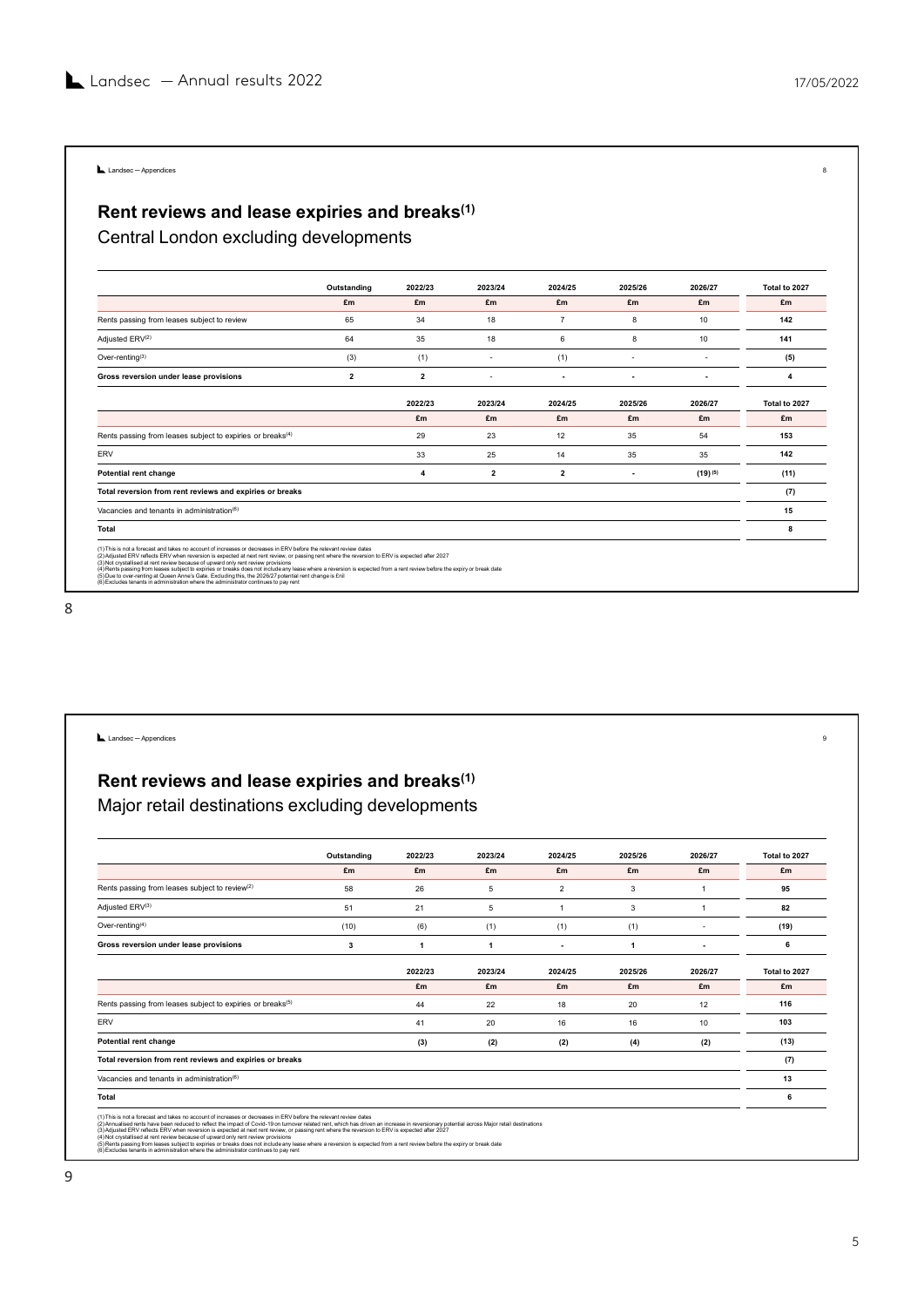## Rent reviews and lease expiries and breaks $^{\text{\tiny{(1)}}}$ Landsec-Appendices<br>Rent reviews and lease expiries and breaks<sup>(1)</sup><br>Mixed-use urban excluding developments

| Landsec $-$ Annual results 2022                                                                                                                                                                                                                                                                                                                                                                                                                                                                              |                 |                 |                |                |                 |                | 17/05/2022     |
|--------------------------------------------------------------------------------------------------------------------------------------------------------------------------------------------------------------------------------------------------------------------------------------------------------------------------------------------------------------------------------------------------------------------------------------------------------------------------------------------------------------|-----------------|-----------------|----------------|----------------|-----------------|----------------|----------------|
|                                                                                                                                                                                                                                                                                                                                                                                                                                                                                                              |                 |                 |                |                |                 |                |                |
|                                                                                                                                                                                                                                                                                                                                                                                                                                                                                                              |                 |                 |                |                |                 |                |                |
|                                                                                                                                                                                                                                                                                                                                                                                                                                                                                                              |                 |                 |                |                |                 |                |                |
| Landsec-Appendices                                                                                                                                                                                                                                                                                                                                                                                                                                                                                           |                 |                 |                |                |                 |                |                |
|                                                                                                                                                                                                                                                                                                                                                                                                                                                                                                              |                 |                 |                |                |                 |                |                |
| Rent reviews and lease expiries and breaks <sup>(1)</sup>                                                                                                                                                                                                                                                                                                                                                                                                                                                    |                 |                 |                |                |                 |                |                |
|                                                                                                                                                                                                                                                                                                                                                                                                                                                                                                              |                 |                 |                |                |                 |                |                |
| Mixed-use urban excluding developments                                                                                                                                                                                                                                                                                                                                                                                                                                                                       |                 |                 |                |                |                 |                |                |
|                                                                                                                                                                                                                                                                                                                                                                                                                                                                                                              |                 |                 |                |                |                 |                |                |
|                                                                                                                                                                                                                                                                                                                                                                                                                                                                                                              | Outstanding     | 2022/23         | 2023/24        | 2024/25        | 2025/26         | 2026/27        | Total to 2027  |
|                                                                                                                                                                                                                                                                                                                                                                                                                                                                                                              |                 | £m              | £m             | £m             | £m              | £m             | £m             |
|                                                                                                                                                                                                                                                                                                                                                                                                                                                                                                              | £m              |                 |                |                |                 | $\overline{1}$ | 30             |
| Rents passing from leases subject to review <sup>(2)</sup>                                                                                                                                                                                                                                                                                                                                                                                                                                                   | $5\phantom{.0}$ | $6\phantom{.0}$ | $\overline{4}$ | $\overline{7}$ | $\overline{7}$  |                |                |
| Adjusted ERV(3)                                                                                                                                                                                                                                                                                                                                                                                                                                                                                              | $5\phantom{.0}$ | $\overline{4}$  | $\overline{4}$ | $\overline{7}$ | $7\overline{ }$ | $\overline{1}$ | 28             |
| Over-renting <sup>(4)</sup>                                                                                                                                                                                                                                                                                                                                                                                                                                                                                  | (1)             | (2)             | $\omega$       | $\cdot$        | $\sim$          | $\omega$       | (3)            |
| Gross reversion under lease provisions                                                                                                                                                                                                                                                                                                                                                                                                                                                                       | $\overline{1}$  | $\sim$          | $\sim$         | $\sim$         | $\sim$          | $\sim$         | $\overline{1}$ |
|                                                                                                                                                                                                                                                                                                                                                                                                                                                                                                              |                 | 2022/23         | 2023/24        | 2024/25        | 2025/26         | 2026/27        | Total to 2027  |
|                                                                                                                                                                                                                                                                                                                                                                                                                                                                                                              |                 | £m              | £m             | £m             | £m              | £m             | £m             |
| Rents passing from leases subject to expiries or breaks(5)                                                                                                                                                                                                                                                                                                                                                                                                                                                   |                 | $5\overline{5}$ | 8              | $\overline{2}$ | $\overline{1}$  | $\overline{4}$ | 20             |
| ERV                                                                                                                                                                                                                                                                                                                                                                                                                                                                                                          |                 | 6               | 6              | $\overline{2}$ | $\overline{1}$  | $\mathbf{3}$   | 18             |
| Potential rent change                                                                                                                                                                                                                                                                                                                                                                                                                                                                                        |                 | $\overline{1}$  | (2)            | $\sim$         | $\sim$          | (1)            | (2)            |
| Total reversion from rent reviews and expiries or breaks                                                                                                                                                                                                                                                                                                                                                                                                                                                     |                 |                 |                |                |                 |                | (1)            |
| Vacancies and tenants in administration(6)                                                                                                                                                                                                                                                                                                                                                                                                                                                                   |                 |                 |                |                |                 |                | $\mathbf{3}$   |
| <b>Total</b>                                                                                                                                                                                                                                                                                                                                                                                                                                                                                                 |                 |                 |                |                |                 |                | $\overline{2}$ |
|                                                                                                                                                                                                                                                                                                                                                                                                                                                                                                              |                 |                 |                |                |                 |                |                |
| (1) This is not a forecast and takes no account of increases or decreases in ERV before the relevant review dates<br>(2) Adjusted ERV reflects ERV when reversion is expected at next rent review, or passing rent where the reversion to ERV is expected after 2027<br>(3) Not crystallised at rent review because of upward only rent review provisions<br>(3) Not crystallised at rent review because of upward only rent review provisions<br>(4) Rents passing from leases subject to expiries or break |                 |                 |                |                |                 |                |                |

| (2)<br>Potential rent change<br>$\mathbf{1}$<br>(2)<br>(1)<br>$\sim$<br>$\sim$<br>(1)<br>Total reversion from rent reviews and expiries or breaks<br>$\mathbf{3}$<br>Vacancies and tenants in administration(6)<br>$\overline{2}$<br><b>Total</b><br>(1) This is not a forecast and takes no account of increases or decreases in ERV before the relevant review dates<br>(2) Adjusted ERV reflects ERV when reversion is expected at next rent review, or passing rent where the reversion to ERV is expected after 2027<br>المستعدد المستعدد المستعدد المستعدد المستعدد المستعدد المستعدد المستعدد المستعدد المستعدد المستعدد المستعدد ال<br>المستعدد المستعدد المستعدد المستعدد المستعدد المستعدد المستعدد المستعدد المستعدد المستعدد المستعدد المستعدد ال<br>(5) Excludes tenants in administration where the administrator continues to pay rent<br>Landsec-Appendices<br>Rent reviews and lease expiries and breaks <sup>(1)</sup><br>Subscale sectors excluding developments<br>Outstanding<br>2022/23<br>2023/24<br>2024/25<br>2025/26<br>2026/27<br>£m<br>£m<br>£m<br>£m<br>£m<br>£m<br>£m<br>Rents passing from leases subject to review <sup>(2)</sup><br>25<br>$\overline{7}$<br>$\overline{2}$<br>50<br>5 <sub>5</sub><br>8<br>$\mathbf{3}$<br>Adjusted ERV(3)<br>23<br>$\overline{2}$<br>5 <sub>5</sub><br>$6\phantom{.0}$<br>$\overline{7}$<br>$\mathbf{3}$<br>46<br>Over-renting $(4)$<br>(4)<br>(1)<br>(2)<br>(1)<br>(8)<br>$\sim$<br>$\overline{\phantom{a}}$<br>Gross reversion under lease provisions<br>$\overline{2}$<br>$\overline{\mathbf{4}}$<br>$\mathbf{1}$<br>$\overline{\mathbf{1}}$<br>$\overline{\phantom{a}}$<br>$\sim$<br>$\sim$<br>2022/23<br>2023/24<br>2024/25<br>2025/26<br>2026/27<br>£m<br>£m<br>£m<br>£m<br>£m<br>£m<br>34<br>Rents passing from leases subject to expiries or breaks(5)<br>$5\phantom{.0}$<br>$\overline{7}$<br>10<br>$7\overline{ }$<br>$\overline{5}$<br>ERV<br>$5\phantom{.0}$<br>$5\phantom{.0}$<br>9<br>6<br>5 <sub>5</sub><br>30<br>Potential rent change<br>(2)<br>(1)<br>(1)<br>(4)<br>$\sim$<br>$\sim$<br>Total reversion from rent reviews and expiries or breaks<br>$\sim$<br>Vacancies and tenants in administration(6)<br>$\overline{4}$<br><b>Total</b><br>$\overline{\mathbf{4}}$<br>(1) This is not a forecast and takes no account of increases or decreases in ERV before the relevant review dates<br>(2) Adjusted ERV reflects ERV when reversion is expected at next rent review, or passing rent where the reversion to ERV is expected after 2027<br>(3) Not crystallised at rent review because of upward only rent review provisions<br>(3) Not crystallised at rent review because of upward only rent review provisions<br>(4) Rents passing from leases subject to expiries or break<br>(5) Excludes tenants in administration where the administrator continues to pay rent |  | $6\overline{6}$ | $6\phantom{a}$ | $\overline{2}$ | $\overline{1}$ | $\mathbf{3}$ | 18            |
|-------------------------------------------------------------------------------------------------------------------------------------------------------------------------------------------------------------------------------------------------------------------------------------------------------------------------------------------------------------------------------------------------------------------------------------------------------------------------------------------------------------------------------------------------------------------------------------------------------------------------------------------------------------------------------------------------------------------------------------------------------------------------------------------------------------------------------------------------------------------------------------------------------------------------------------------------------------------------------------------------------------------------------------------------------------------------------------------------------------------------------------------------------------------------------------------------------------------------------------------------------------------------------------------------------------------------------------------------------------------------------------------------------------------------------------------------------------------------------------------------------------------------------------------------------------------------------------------------------------------------------------------------------------------------------------------------------------------------------------------------------------------------------------------------------------------------------------------------------------------------------------------------------------------------------------------------------------------------------------------------------------------------------------------------------------------------------------------------------------------------------------------------------------------------------------------------------------------------------------------------------------------------------------------------------------------------------------------------------------------------------------------------------------------------------------------------------------------------------------------------------------------------------------------------------------------------------------------------------------------------------------------------------------------------------------------------------------------------------------------------------------------------------------------------------------------------------------------------------------------|--|-----------------|----------------|----------------|----------------|--------------|---------------|
|                                                                                                                                                                                                                                                                                                                                                                                                                                                                                                                                                                                                                                                                                                                                                                                                                                                                                                                                                                                                                                                                                                                                                                                                                                                                                                                                                                                                                                                                                                                                                                                                                                                                                                                                                                                                                                                                                                                                                                                                                                                                                                                                                                                                                                                                                                                                                                                                                                                                                                                                                                                                                                                                                                                                                                                                                                                                   |  |                 |                |                |                |              |               |
|                                                                                                                                                                                                                                                                                                                                                                                                                                                                                                                                                                                                                                                                                                                                                                                                                                                                                                                                                                                                                                                                                                                                                                                                                                                                                                                                                                                                                                                                                                                                                                                                                                                                                                                                                                                                                                                                                                                                                                                                                                                                                                                                                                                                                                                                                                                                                                                                                                                                                                                                                                                                                                                                                                                                                                                                                                                                   |  |                 |                |                |                |              |               |
|                                                                                                                                                                                                                                                                                                                                                                                                                                                                                                                                                                                                                                                                                                                                                                                                                                                                                                                                                                                                                                                                                                                                                                                                                                                                                                                                                                                                                                                                                                                                                                                                                                                                                                                                                                                                                                                                                                                                                                                                                                                                                                                                                                                                                                                                                                                                                                                                                                                                                                                                                                                                                                                                                                                                                                                                                                                                   |  |                 |                |                |                |              |               |
|                                                                                                                                                                                                                                                                                                                                                                                                                                                                                                                                                                                                                                                                                                                                                                                                                                                                                                                                                                                                                                                                                                                                                                                                                                                                                                                                                                                                                                                                                                                                                                                                                                                                                                                                                                                                                                                                                                                                                                                                                                                                                                                                                                                                                                                                                                                                                                                                                                                                                                                                                                                                                                                                                                                                                                                                                                                                   |  |                 |                |                |                |              |               |
|                                                                                                                                                                                                                                                                                                                                                                                                                                                                                                                                                                                                                                                                                                                                                                                                                                                                                                                                                                                                                                                                                                                                                                                                                                                                                                                                                                                                                                                                                                                                                                                                                                                                                                                                                                                                                                                                                                                                                                                                                                                                                                                                                                                                                                                                                                                                                                                                                                                                                                                                                                                                                                                                                                                                                                                                                                                                   |  |                 |                |                |                |              |               |
|                                                                                                                                                                                                                                                                                                                                                                                                                                                                                                                                                                                                                                                                                                                                                                                                                                                                                                                                                                                                                                                                                                                                                                                                                                                                                                                                                                                                                                                                                                                                                                                                                                                                                                                                                                                                                                                                                                                                                                                                                                                                                                                                                                                                                                                                                                                                                                                                                                                                                                                                                                                                                                                                                                                                                                                                                                                                   |  |                 |                |                |                |              |               |
|                                                                                                                                                                                                                                                                                                                                                                                                                                                                                                                                                                                                                                                                                                                                                                                                                                                                                                                                                                                                                                                                                                                                                                                                                                                                                                                                                                                                                                                                                                                                                                                                                                                                                                                                                                                                                                                                                                                                                                                                                                                                                                                                                                                                                                                                                                                                                                                                                                                                                                                                                                                                                                                                                                                                                                                                                                                                   |  |                 |                |                |                |              |               |
|                                                                                                                                                                                                                                                                                                                                                                                                                                                                                                                                                                                                                                                                                                                                                                                                                                                                                                                                                                                                                                                                                                                                                                                                                                                                                                                                                                                                                                                                                                                                                                                                                                                                                                                                                                                                                                                                                                                                                                                                                                                                                                                                                                                                                                                                                                                                                                                                                                                                                                                                                                                                                                                                                                                                                                                                                                                                   |  |                 |                |                |                |              |               |
|                                                                                                                                                                                                                                                                                                                                                                                                                                                                                                                                                                                                                                                                                                                                                                                                                                                                                                                                                                                                                                                                                                                                                                                                                                                                                                                                                                                                                                                                                                                                                                                                                                                                                                                                                                                                                                                                                                                                                                                                                                                                                                                                                                                                                                                                                                                                                                                                                                                                                                                                                                                                                                                                                                                                                                                                                                                                   |  |                 |                |                |                |              |               |
|                                                                                                                                                                                                                                                                                                                                                                                                                                                                                                                                                                                                                                                                                                                                                                                                                                                                                                                                                                                                                                                                                                                                                                                                                                                                                                                                                                                                                                                                                                                                                                                                                                                                                                                                                                                                                                                                                                                                                                                                                                                                                                                                                                                                                                                                                                                                                                                                                                                                                                                                                                                                                                                                                                                                                                                                                                                                   |  |                 |                |                |                |              |               |
|                                                                                                                                                                                                                                                                                                                                                                                                                                                                                                                                                                                                                                                                                                                                                                                                                                                                                                                                                                                                                                                                                                                                                                                                                                                                                                                                                                                                                                                                                                                                                                                                                                                                                                                                                                                                                                                                                                                                                                                                                                                                                                                                                                                                                                                                                                                                                                                                                                                                                                                                                                                                                                                                                                                                                                                                                                                                   |  |                 |                |                |                |              |               |
|                                                                                                                                                                                                                                                                                                                                                                                                                                                                                                                                                                                                                                                                                                                                                                                                                                                                                                                                                                                                                                                                                                                                                                                                                                                                                                                                                                                                                                                                                                                                                                                                                                                                                                                                                                                                                                                                                                                                                                                                                                                                                                                                                                                                                                                                                                                                                                                                                                                                                                                                                                                                                                                                                                                                                                                                                                                                   |  |                 |                |                |                |              |               |
|                                                                                                                                                                                                                                                                                                                                                                                                                                                                                                                                                                                                                                                                                                                                                                                                                                                                                                                                                                                                                                                                                                                                                                                                                                                                                                                                                                                                                                                                                                                                                                                                                                                                                                                                                                                                                                                                                                                                                                                                                                                                                                                                                                                                                                                                                                                                                                                                                                                                                                                                                                                                                                                                                                                                                                                                                                                                   |  |                 |                |                |                |              |               |
|                                                                                                                                                                                                                                                                                                                                                                                                                                                                                                                                                                                                                                                                                                                                                                                                                                                                                                                                                                                                                                                                                                                                                                                                                                                                                                                                                                                                                                                                                                                                                                                                                                                                                                                                                                                                                                                                                                                                                                                                                                                                                                                                                                                                                                                                                                                                                                                                                                                                                                                                                                                                                                                                                                                                                                                                                                                                   |  |                 |                |                |                |              |               |
|                                                                                                                                                                                                                                                                                                                                                                                                                                                                                                                                                                                                                                                                                                                                                                                                                                                                                                                                                                                                                                                                                                                                                                                                                                                                                                                                                                                                                                                                                                                                                                                                                                                                                                                                                                                                                                                                                                                                                                                                                                                                                                                                                                                                                                                                                                                                                                                                                                                                                                                                                                                                                                                                                                                                                                                                                                                                   |  |                 |                |                |                |              |               |
|                                                                                                                                                                                                                                                                                                                                                                                                                                                                                                                                                                                                                                                                                                                                                                                                                                                                                                                                                                                                                                                                                                                                                                                                                                                                                                                                                                                                                                                                                                                                                                                                                                                                                                                                                                                                                                                                                                                                                                                                                                                                                                                                                                                                                                                                                                                                                                                                                                                                                                                                                                                                                                                                                                                                                                                                                                                                   |  |                 |                |                |                |              |               |
|                                                                                                                                                                                                                                                                                                                                                                                                                                                                                                                                                                                                                                                                                                                                                                                                                                                                                                                                                                                                                                                                                                                                                                                                                                                                                                                                                                                                                                                                                                                                                                                                                                                                                                                                                                                                                                                                                                                                                                                                                                                                                                                                                                                                                                                                                                                                                                                                                                                                                                                                                                                                                                                                                                                                                                                                                                                                   |  |                 |                |                |                |              |               |
|                                                                                                                                                                                                                                                                                                                                                                                                                                                                                                                                                                                                                                                                                                                                                                                                                                                                                                                                                                                                                                                                                                                                                                                                                                                                                                                                                                                                                                                                                                                                                                                                                                                                                                                                                                                                                                                                                                                                                                                                                                                                                                                                                                                                                                                                                                                                                                                                                                                                                                                                                                                                                                                                                                                                                                                                                                                                   |  |                 |                |                |                |              |               |
|                                                                                                                                                                                                                                                                                                                                                                                                                                                                                                                                                                                                                                                                                                                                                                                                                                                                                                                                                                                                                                                                                                                                                                                                                                                                                                                                                                                                                                                                                                                                                                                                                                                                                                                                                                                                                                                                                                                                                                                                                                                                                                                                                                                                                                                                                                                                                                                                                                                                                                                                                                                                                                                                                                                                                                                                                                                                   |  |                 |                |                |                |              |               |
|                                                                                                                                                                                                                                                                                                                                                                                                                                                                                                                                                                                                                                                                                                                                                                                                                                                                                                                                                                                                                                                                                                                                                                                                                                                                                                                                                                                                                                                                                                                                                                                                                                                                                                                                                                                                                                                                                                                                                                                                                                                                                                                                                                                                                                                                                                                                                                                                                                                                                                                                                                                                                                                                                                                                                                                                                                                                   |  |                 |                |                |                |              |               |
|                                                                                                                                                                                                                                                                                                                                                                                                                                                                                                                                                                                                                                                                                                                                                                                                                                                                                                                                                                                                                                                                                                                                                                                                                                                                                                                                                                                                                                                                                                                                                                                                                                                                                                                                                                                                                                                                                                                                                                                                                                                                                                                                                                                                                                                                                                                                                                                                                                                                                                                                                                                                                                                                                                                                                                                                                                                                   |  |                 |                |                |                |              |               |
|                                                                                                                                                                                                                                                                                                                                                                                                                                                                                                                                                                                                                                                                                                                                                                                                                                                                                                                                                                                                                                                                                                                                                                                                                                                                                                                                                                                                                                                                                                                                                                                                                                                                                                                                                                                                                                                                                                                                                                                                                                                                                                                                                                                                                                                                                                                                                                                                                                                                                                                                                                                                                                                                                                                                                                                                                                                                   |  |                 |                |                |                |              | Total to 2027 |
|                                                                                                                                                                                                                                                                                                                                                                                                                                                                                                                                                                                                                                                                                                                                                                                                                                                                                                                                                                                                                                                                                                                                                                                                                                                                                                                                                                                                                                                                                                                                                                                                                                                                                                                                                                                                                                                                                                                                                                                                                                                                                                                                                                                                                                                                                                                                                                                                                                                                                                                                                                                                                                                                                                                                                                                                                                                                   |  |                 |                |                |                |              |               |
|                                                                                                                                                                                                                                                                                                                                                                                                                                                                                                                                                                                                                                                                                                                                                                                                                                                                                                                                                                                                                                                                                                                                                                                                                                                                                                                                                                                                                                                                                                                                                                                                                                                                                                                                                                                                                                                                                                                                                                                                                                                                                                                                                                                                                                                                                                                                                                                                                                                                                                                                                                                                                                                                                                                                                                                                                                                                   |  |                 |                |                |                |              |               |
|                                                                                                                                                                                                                                                                                                                                                                                                                                                                                                                                                                                                                                                                                                                                                                                                                                                                                                                                                                                                                                                                                                                                                                                                                                                                                                                                                                                                                                                                                                                                                                                                                                                                                                                                                                                                                                                                                                                                                                                                                                                                                                                                                                                                                                                                                                                                                                                                                                                                                                                                                                                                                                                                                                                                                                                                                                                                   |  |                 |                |                |                |              |               |
|                                                                                                                                                                                                                                                                                                                                                                                                                                                                                                                                                                                                                                                                                                                                                                                                                                                                                                                                                                                                                                                                                                                                                                                                                                                                                                                                                                                                                                                                                                                                                                                                                                                                                                                                                                                                                                                                                                                                                                                                                                                                                                                                                                                                                                                                                                                                                                                                                                                                                                                                                                                                                                                                                                                                                                                                                                                                   |  |                 |                |                |                |              |               |
|                                                                                                                                                                                                                                                                                                                                                                                                                                                                                                                                                                                                                                                                                                                                                                                                                                                                                                                                                                                                                                                                                                                                                                                                                                                                                                                                                                                                                                                                                                                                                                                                                                                                                                                                                                                                                                                                                                                                                                                                                                                                                                                                                                                                                                                                                                                                                                                                                                                                                                                                                                                                                                                                                                                                                                                                                                                                   |  |                 |                |                |                |              |               |
|                                                                                                                                                                                                                                                                                                                                                                                                                                                                                                                                                                                                                                                                                                                                                                                                                                                                                                                                                                                                                                                                                                                                                                                                                                                                                                                                                                                                                                                                                                                                                                                                                                                                                                                                                                                                                                                                                                                                                                                                                                                                                                                                                                                                                                                                                                                                                                                                                                                                                                                                                                                                                                                                                                                                                                                                                                                                   |  |                 |                |                |                |              |               |
|                                                                                                                                                                                                                                                                                                                                                                                                                                                                                                                                                                                                                                                                                                                                                                                                                                                                                                                                                                                                                                                                                                                                                                                                                                                                                                                                                                                                                                                                                                                                                                                                                                                                                                                                                                                                                                                                                                                                                                                                                                                                                                                                                                                                                                                                                                                                                                                                                                                                                                                                                                                                                                                                                                                                                                                                                                                                   |  |                 |                |                |                |              | Total to 2027 |
|                                                                                                                                                                                                                                                                                                                                                                                                                                                                                                                                                                                                                                                                                                                                                                                                                                                                                                                                                                                                                                                                                                                                                                                                                                                                                                                                                                                                                                                                                                                                                                                                                                                                                                                                                                                                                                                                                                                                                                                                                                                                                                                                                                                                                                                                                                                                                                                                                                                                                                                                                                                                                                                                                                                                                                                                                                                                   |  |                 |                |                |                |              |               |
|                                                                                                                                                                                                                                                                                                                                                                                                                                                                                                                                                                                                                                                                                                                                                                                                                                                                                                                                                                                                                                                                                                                                                                                                                                                                                                                                                                                                                                                                                                                                                                                                                                                                                                                                                                                                                                                                                                                                                                                                                                                                                                                                                                                                                                                                                                                                                                                                                                                                                                                                                                                                                                                                                                                                                                                                                                                                   |  |                 |                |                |                |              |               |
|                                                                                                                                                                                                                                                                                                                                                                                                                                                                                                                                                                                                                                                                                                                                                                                                                                                                                                                                                                                                                                                                                                                                                                                                                                                                                                                                                                                                                                                                                                                                                                                                                                                                                                                                                                                                                                                                                                                                                                                                                                                                                                                                                                                                                                                                                                                                                                                                                                                                                                                                                                                                                                                                                                                                                                                                                                                                   |  |                 |                |                |                |              |               |
|                                                                                                                                                                                                                                                                                                                                                                                                                                                                                                                                                                                                                                                                                                                                                                                                                                                                                                                                                                                                                                                                                                                                                                                                                                                                                                                                                                                                                                                                                                                                                                                                                                                                                                                                                                                                                                                                                                                                                                                                                                                                                                                                                                                                                                                                                                                                                                                                                                                                                                                                                                                                                                                                                                                                                                                                                                                                   |  |                 |                |                |                |              |               |
|                                                                                                                                                                                                                                                                                                                                                                                                                                                                                                                                                                                                                                                                                                                                                                                                                                                                                                                                                                                                                                                                                                                                                                                                                                                                                                                                                                                                                                                                                                                                                                                                                                                                                                                                                                                                                                                                                                                                                                                                                                                                                                                                                                                                                                                                                                                                                                                                                                                                                                                                                                                                                                                                                                                                                                                                                                                                   |  |                 |                |                |                |              |               |
|                                                                                                                                                                                                                                                                                                                                                                                                                                                                                                                                                                                                                                                                                                                                                                                                                                                                                                                                                                                                                                                                                                                                                                                                                                                                                                                                                                                                                                                                                                                                                                                                                                                                                                                                                                                                                                                                                                                                                                                                                                                                                                                                                                                                                                                                                                                                                                                                                                                                                                                                                                                                                                                                                                                                                                                                                                                                   |  |                 |                |                |                |              |               |
|                                                                                                                                                                                                                                                                                                                                                                                                                                                                                                                                                                                                                                                                                                                                                                                                                                                                                                                                                                                                                                                                                                                                                                                                                                                                                                                                                                                                                                                                                                                                                                                                                                                                                                                                                                                                                                                                                                                                                                                                                                                                                                                                                                                                                                                                                                                                                                                                                                                                                                                                                                                                                                                                                                                                                                                                                                                                   |  |                 |                |                |                |              |               |
|                                                                                                                                                                                                                                                                                                                                                                                                                                                                                                                                                                                                                                                                                                                                                                                                                                                                                                                                                                                                                                                                                                                                                                                                                                                                                                                                                                                                                                                                                                                                                                                                                                                                                                                                                                                                                                                                                                                                                                                                                                                                                                                                                                                                                                                                                                                                                                                                                                                                                                                                                                                                                                                                                                                                                                                                                                                                   |  |                 |                |                |                |              |               |
|                                                                                                                                                                                                                                                                                                                                                                                                                                                                                                                                                                                                                                                                                                                                                                                                                                                                                                                                                                                                                                                                                                                                                                                                                                                                                                                                                                                                                                                                                                                                                                                                                                                                                                                                                                                                                                                                                                                                                                                                                                                                                                                                                                                                                                                                                                                                                                                                                                                                                                                                                                                                                                                                                                                                                                                                                                                                   |  |                 |                |                |                |              |               |
|                                                                                                                                                                                                                                                                                                                                                                                                                                                                                                                                                                                                                                                                                                                                                                                                                                                                                                                                                                                                                                                                                                                                                                                                                                                                                                                                                                                                                                                                                                                                                                                                                                                                                                                                                                                                                                                                                                                                                                                                                                                                                                                                                                                                                                                                                                                                                                                                                                                                                                                                                                                                                                                                                                                                                                                                                                                                   |  |                 |                |                |                |              |               |
|                                                                                                                                                                                                                                                                                                                                                                                                                                                                                                                                                                                                                                                                                                                                                                                                                                                                                                                                                                                                                                                                                                                                                                                                                                                                                                                                                                                                                                                                                                                                                                                                                                                                                                                                                                                                                                                                                                                                                                                                                                                                                                                                                                                                                                                                                                                                                                                                                                                                                                                                                                                                                                                                                                                                                                                                                                                                   |  |                 |                |                |                |              |               |
|                                                                                                                                                                                                                                                                                                                                                                                                                                                                                                                                                                                                                                                                                                                                                                                                                                                                                                                                                                                                                                                                                                                                                                                                                                                                                                                                                                                                                                                                                                                                                                                                                                                                                                                                                                                                                                                                                                                                                                                                                                                                                                                                                                                                                                                                                                                                                                                                                                                                                                                                                                                                                                                                                                                                                                                                                                                                   |  |                 |                |                |                |              |               |
|                                                                                                                                                                                                                                                                                                                                                                                                                                                                                                                                                                                                                                                                                                                                                                                                                                                                                                                                                                                                                                                                                                                                                                                                                                                                                                                                                                                                                                                                                                                                                                                                                                                                                                                                                                                                                                                                                                                                                                                                                                                                                                                                                                                                                                                                                                                                                                                                                                                                                                                                                                                                                                                                                                                                                                                                                                                                   |  |                 |                |                |                |              |               |
|                                                                                                                                                                                                                                                                                                                                                                                                                                                                                                                                                                                                                                                                                                                                                                                                                                                                                                                                                                                                                                                                                                                                                                                                                                                                                                                                                                                                                                                                                                                                                                                                                                                                                                                                                                                                                                                                                                                                                                                                                                                                                                                                                                                                                                                                                                                                                                                                                                                                                                                                                                                                                                                                                                                                                                                                                                                                   |  |                 |                |                |                |              |               |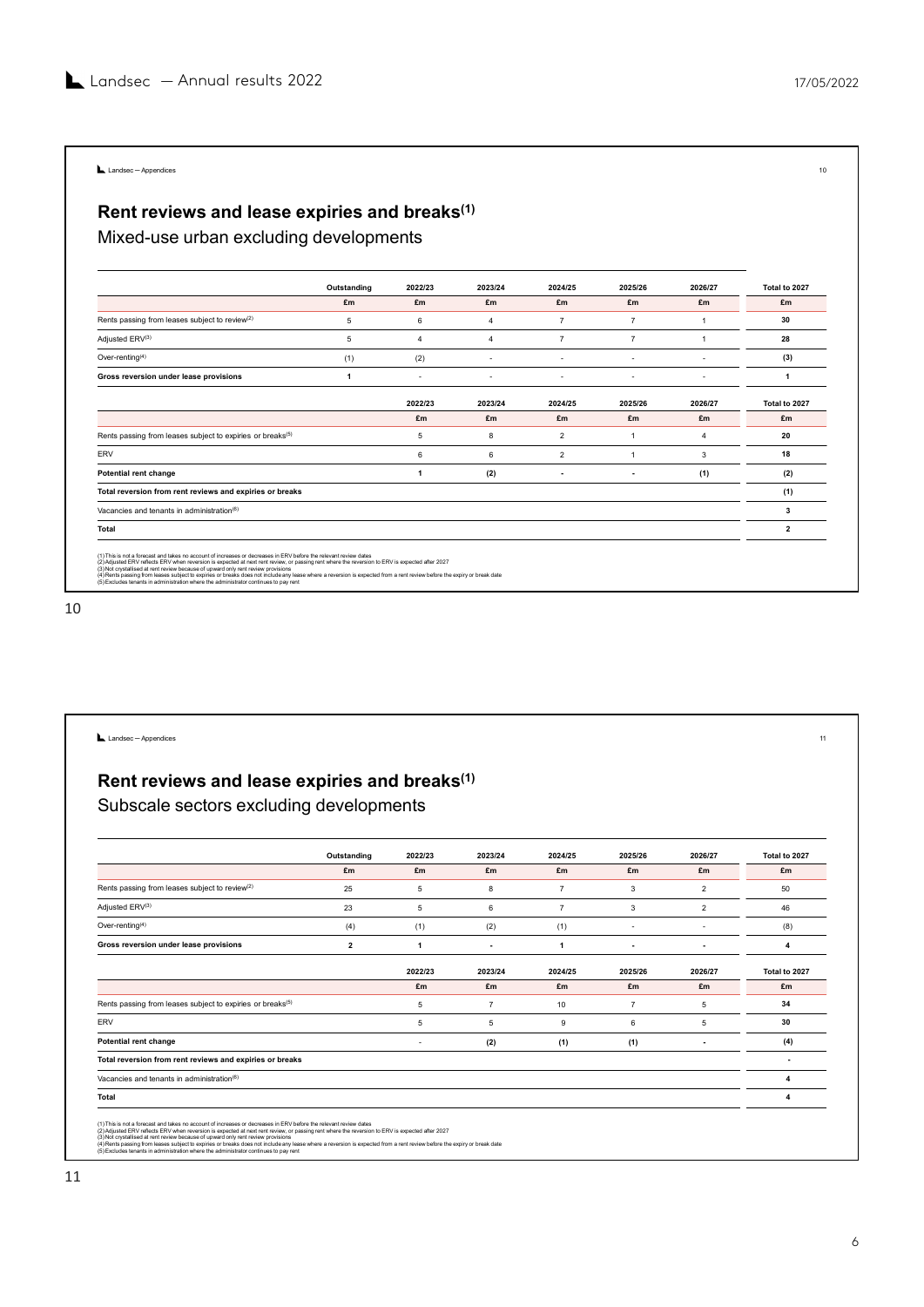

| West End offices<br>City offices<br>Retail and other<br>Shopping centres<br>Outlets<br><b>TOTAL</b><br>Subscale<br>PORTFOLIO<br>sectors<br>Landsec - Appendices<br>Retail sales and footfall - outlet and regional only<br>Footfall and sales growth/decline (52 weeks to 3rd April 22 vs 2019 and 5 <sup>th</sup> April 2020)<br><b>YTD</b><br><b>YTD</b><br><b>YTD</b><br><b>YTD</b><br>April - March<br>April - March<br>April - March<br>April - March<br>vs LLY<br>Landsec<br>vs 2019<br>vs LLY<br><b>Benchmarks</b><br>vs 2019<br><b>Comments</b><br>UK footfall $(1)$<br>Footfall<br>$-23.4%$<br>$-19.6%$<br>$-25.8%$<br>$-18.5%$<br>Same centre sales $(2)$<br>$-7.7%$<br>$-4.2%$<br>Sales benchmarks include retail parks,<br>BRC non-food in-store total(3)<br>$-6.9%$<br>which have continue to benefit above<br>other asset types post pandemic<br>$-2.4%$<br>Same centre sales excluding Tesla<br>$-6.0%$<br>Same store sales <sup>(5)</sup><br>$-0.1%$<br>1.1%<br>Categories that have higher exposure<br>BRC non-food in-store LFL(3)<br>$-2.7%$<br>$-1.5%$<br>11.1%<br>Same store shopping centre sales<br>within Landsec have had the furthest<br>to climb post pandemic e.g. Fashion.<br>5.4%<br>6.8%<br>Same store outlets sales<br>BRC non-food all retail <sup>(4)</sup><br>6.5% | 2  | 8<br>6<br>Δ<br>$\overline{c}$<br>0.1<br>$\Omega$ | $\sim$ | $1.8\,$<br>0.5 | $6.0\,$<br>3.6<br>0.6 | 0.4 | 3.1<br>2.0 | 2.2<br>0.6 |
|-------------------------------------------------------------------------------------------------------------------------------------------------------------------------------------------------------------------------------------------------------------------------------------------------------------------------------------------------------------------------------------------------------------------------------------------------------------------------------------------------------------------------------------------------------------------------------------------------------------------------------------------------------------------------------------------------------------------------------------------------------------------------------------------------------------------------------------------------------------------------------------------------------------------------------------------------------------------------------------------------------------------------------------------------------------------------------------------------------------------------------------------------------------------------------------------------------------------------------------------------------------------------------------------------------|----|--------------------------------------------------|--------|----------------|-----------------------|-----|------------|------------|
|                                                                                                                                                                                                                                                                                                                                                                                                                                                                                                                                                                                                                                                                                                                                                                                                                                                                                                                                                                                                                                                                                                                                                                                                                                                                                                       |    |                                                  |        |                |                       |     |            |            |
|                                                                                                                                                                                                                                                                                                                                                                                                                                                                                                                                                                                                                                                                                                                                                                                                                                                                                                                                                                                                                                                                                                                                                                                                                                                                                                       | 13 |                                                  |        |                |                       |     |            |            |
|                                                                                                                                                                                                                                                                                                                                                                                                                                                                                                                                                                                                                                                                                                                                                                                                                                                                                                                                                                                                                                                                                                                                                                                                                                                                                                       |    |                                                  |        |                |                       |     |            |            |
|                                                                                                                                                                                                                                                                                                                                                                                                                                                                                                                                                                                                                                                                                                                                                                                                                                                                                                                                                                                                                                                                                                                                                                                                                                                                                                       |    |                                                  |        |                |                       |     |            |            |
|                                                                                                                                                                                                                                                                                                                                                                                                                                                                                                                                                                                                                                                                                                                                                                                                                                                                                                                                                                                                                                                                                                                                                                                                                                                                                                       |    |                                                  |        |                |                       |     |            |            |
|                                                                                                                                                                                                                                                                                                                                                                                                                                                                                                                                                                                                                                                                                                                                                                                                                                                                                                                                                                                                                                                                                                                                                                                                                                                                                                       |    |                                                  |        |                |                       |     |            |            |
|                                                                                                                                                                                                                                                                                                                                                                                                                                                                                                                                                                                                                                                                                                                                                                                                                                                                                                                                                                                                                                                                                                                                                                                                                                                                                                       |    |                                                  |        |                |                       |     |            |            |
|                                                                                                                                                                                                                                                                                                                                                                                                                                                                                                                                                                                                                                                                                                                                                                                                                                                                                                                                                                                                                                                                                                                                                                                                                                                                                                       |    |                                                  |        |                |                       |     |            |            |
|                                                                                                                                                                                                                                                                                                                                                                                                                                                                                                                                                                                                                                                                                                                                                                                                                                                                                                                                                                                                                                                                                                                                                                                                                                                                                                       |    |                                                  |        |                |                       |     |            |            |
|                                                                                                                                                                                                                                                                                                                                                                                                                                                                                                                                                                                                                                                                                                                                                                                                                                                                                                                                                                                                                                                                                                                                                                                                                                                                                                       |    |                                                  |        |                |                       |     |            |            |
|                                                                                                                                                                                                                                                                                                                                                                                                                                                                                                                                                                                                                                                                                                                                                                                                                                                                                                                                                                                                                                                                                                                                                                                                                                                                                                       |    |                                                  |        |                |                       |     |            |            |
|                                                                                                                                                                                                                                                                                                                                                                                                                                                                                                                                                                                                                                                                                                                                                                                                                                                                                                                                                                                                                                                                                                                                                                                                                                                                                                       |    |                                                  |        |                |                       |     |            |            |
|                                                                                                                                                                                                                                                                                                                                                                                                                                                                                                                                                                                                                                                                                                                                                                                                                                                                                                                                                                                                                                                                                                                                                                                                                                                                                                       |    |                                                  |        |                |                       |     |            |            |
|                                                                                                                                                                                                                                                                                                                                                                                                                                                                                                                                                                                                                                                                                                                                                                                                                                                                                                                                                                                                                                                                                                                                                                                                                                                                                                       |    |                                                  |        |                |                       |     |            |            |
|                                                                                                                                                                                                                                                                                                                                                                                                                                                                                                                                                                                                                                                                                                                                                                                                                                                                                                                                                                                                                                                                                                                                                                                                                                                                                                       |    |                                                  |        |                |                       |     |            |            |
|                                                                                                                                                                                                                                                                                                                                                                                                                                                                                                                                                                                                                                                                                                                                                                                                                                                                                                                                                                                                                                                                                                                                                                                                                                                                                                       |    |                                                  |        |                |                       |     |            |            |
|                                                                                                                                                                                                                                                                                                                                                                                                                                                                                                                                                                                                                                                                                                                                                                                                                                                                                                                                                                                                                                                                                                                                                                                                                                                                                                       |    |                                                  |        |                |                       |     |            |            |
|                                                                                                                                                                                                                                                                                                                                                                                                                                                                                                                                                                                                                                                                                                                                                                                                                                                                                                                                                                                                                                                                                                                                                                                                                                                                                                       |    |                                                  |        |                |                       |     |            |            |
| Source: Landsec, unless specified below, data is exclusive of VAT and for the 52-week figures above, based on over 2,000 tenancies where the occupiers provide Landsec with turnover data                                                                                                                                                                                                                                                                                                                                                                                                                                                                                                                                                                                                                                                                                                                                                                                                                                                                                                                                                                                                                                                                                                             |    |                                                  |        |                |                       |     |            |            |
| (1) Spinopbard UK nalional benchmak. Spinopbard index based on more than 600 UK Relail Destinations<br>(2) Landasc same centre total sales. Based on all store sales and takes into account new shores, mow space and lost sales                                                                                                                                                                                                                                                                                                                                                                                                                                                                                                                                                                                                                                                                                                                                                                                                                                                                                                                                                                                                                                                                      |    |                                                  |        |                |                       |     |            |            |
| (5) Landsec same store/same tenant like-for-like sales only includes sales for tenants that were open and trading throughout the period                                                                                                                                                                                                                                                                                                                                                                                                                                                                                                                                                                                                                                                                                                                                                                                                                                                                                                                                                                                                                                                                                                                                                               |    | 3                                                |        |                |                       |     |            |            |
|                                                                                                                                                                                                                                                                                                                                                                                                                                                                                                                                                                                                                                                                                                                                                                                                                                                                                                                                                                                                                                                                                                                                                                                                                                                                                                       |    |                                                  |        |                |                       |     |            |            |
|                                                                                                                                                                                                                                                                                                                                                                                                                                                                                                                                                                                                                                                                                                                                                                                                                                                                                                                                                                                                                                                                                                                                                                                                                                                                                                       |    |                                                  |        |                |                       |     |            |            |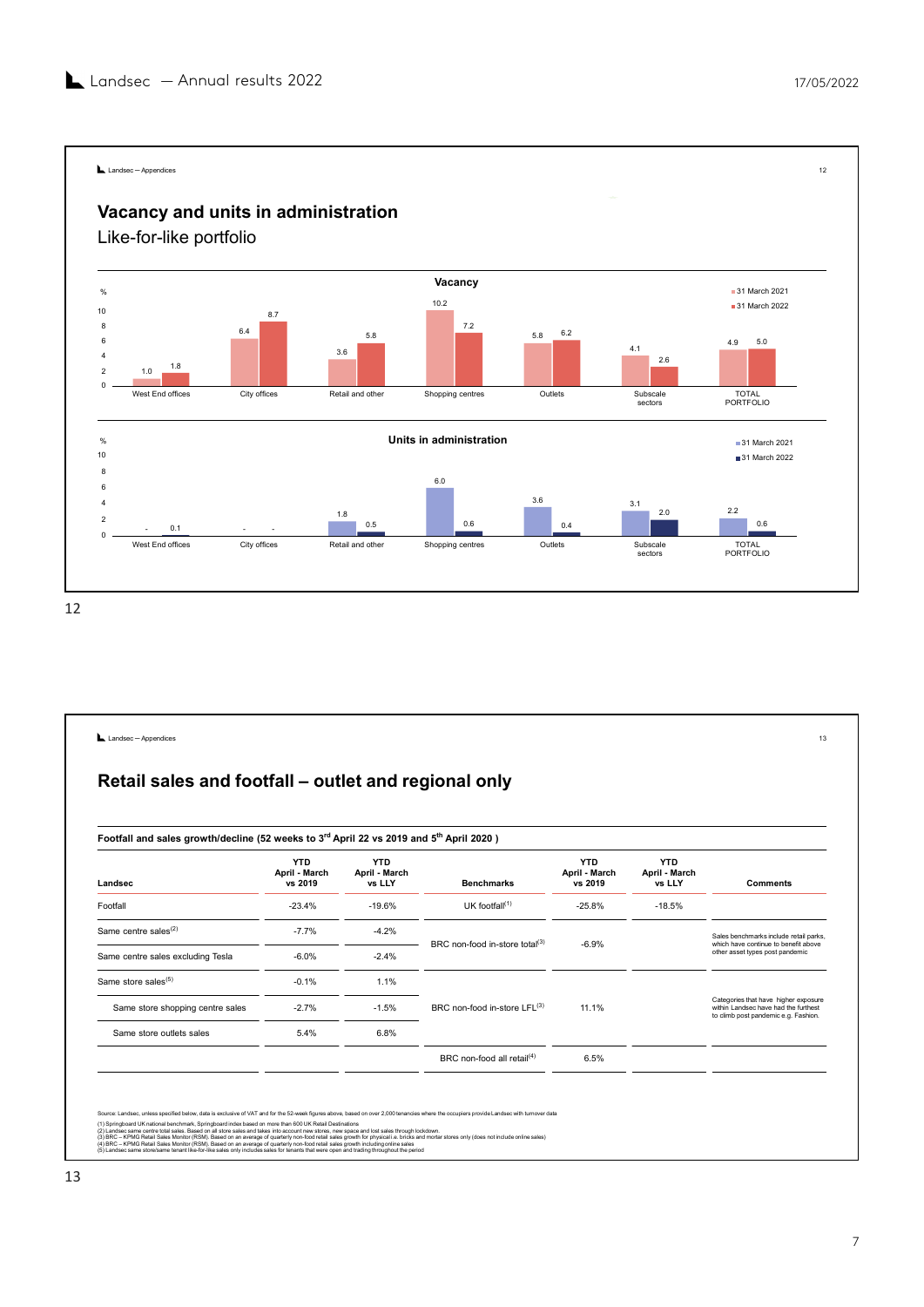



| 87<br>65<br>$\overline{2}$<br>12<br>$\mathbf 0$<br>2023<br>2022<br>2024<br>2025<br>2026<br>2027<br>2028<br>2029<br>$2030+$<br>Drawn bank debt/Commercial paper <sup>(1)</sup><br><b>Bond debt</b><br>Undrawn bank facilities<br>(1) Commercial Paper maturity date refers to the maturity date of bank facility which is reserved against it<br>Landsec - Appendices<br>15<br>Office-led development programme returns<br>21 Moorfields, EC2<br>Lucent, W1<br>n2, SW1<br>The Forge, SE1<br><b>Status</b><br>Fully committed; pre-let<br>Fully committed; speculative Fully committed; speculative Fully committed; speculative<br>March 2023<br>Estimated completion date<br>October 2022<br>December 2022<br>June 2023<br>Description of use<br>Office - 100%<br>Office - 99%<br>Office - 77%<br>Office - 100%<br>Retail - 1%<br>Retail - 21%<br>Residential - 2%<br>$\%$<br>Landsec ownership<br>100<br>100<br>100<br>100<br>$\overline{sqtt}$<br>Size<br>564<br>140<br>144<br>167<br>(000)<br>100<br>Letting status<br>$\%$<br>$\sim$<br>$\sim$<br>$\sim$<br>733<br>159<br>Market value<br>£m<br>115<br>104<br>Net income/ERV<br>38<br>10<br>14<br>14<br>£m<br>Total development cost (TDC)<br>478<br>107<br>186<br>103<br>£m<br>to date<br>Forecast TDC<br>594<br>150<br>248<br>207<br>£m<br>$\%$<br>$6.4\,$<br>5.5<br>6.6<br>Gross yield on cost(1)<br>6.4<br>Valuation surplus/(deficit) to date<br>246<br>8<br>(26)<br>£m<br>$\overline{1}$<br>Market value + outstanding TDC<br>849<br>158<br>222<br>209<br>£m | 400<br>200                                    | 427 | 249 | 350 | 41 U | 300 |     |
|------------------------------------------------------------------------------------------------------------------------------------------------------------------------------------------------------------------------------------------------------------------------------------------------------------------------------------------------------------------------------------------------------------------------------------------------------------------------------------------------------------------------------------------------------------------------------------------------------------------------------------------------------------------------------------------------------------------------------------------------------------------------------------------------------------------------------------------------------------------------------------------------------------------------------------------------------------------------------------------------------------------------------------------------------------------------------------------------------------------------------------------------------------------------------------------------------------------------------------------------------------------------------------------------------------------------------------------------------------------------------------------------------------------------------------------------------------------------------------------------------------------------|-----------------------------------------------|-----|-----|-----|------|-----|-----|
|                                                                                                                                                                                                                                                                                                                                                                                                                                                                                                                                                                                                                                                                                                                                                                                                                                                                                                                                                                                                                                                                                                                                                                                                                                                                                                                                                                                                                                                                                                                        |                                               |     |     |     |      |     |     |
|                                                                                                                                                                                                                                                                                                                                                                                                                                                                                                                                                                                                                                                                                                                                                                                                                                                                                                                                                                                                                                                                                                                                                                                                                                                                                                                                                                                                                                                                                                                        |                                               |     |     |     |      |     |     |
|                                                                                                                                                                                                                                                                                                                                                                                                                                                                                                                                                                                                                                                                                                                                                                                                                                                                                                                                                                                                                                                                                                                                                                                                                                                                                                                                                                                                                                                                                                                        |                                               |     |     |     |      |     |     |
|                                                                                                                                                                                                                                                                                                                                                                                                                                                                                                                                                                                                                                                                                                                                                                                                                                                                                                                                                                                                                                                                                                                                                                                                                                                                                                                                                                                                                                                                                                                        |                                               |     |     |     |      |     |     |
|                                                                                                                                                                                                                                                                                                                                                                                                                                                                                                                                                                                                                                                                                                                                                                                                                                                                                                                                                                                                                                                                                                                                                                                                                                                                                                                                                                                                                                                                                                                        |                                               |     |     |     |      |     |     |
|                                                                                                                                                                                                                                                                                                                                                                                                                                                                                                                                                                                                                                                                                                                                                                                                                                                                                                                                                                                                                                                                                                                                                                                                                                                                                                                                                                                                                                                                                                                        |                                               |     |     |     |      |     |     |
|                                                                                                                                                                                                                                                                                                                                                                                                                                                                                                                                                                                                                                                                                                                                                                                                                                                                                                                                                                                                                                                                                                                                                                                                                                                                                                                                                                                                                                                                                                                        |                                               |     |     |     |      |     |     |
|                                                                                                                                                                                                                                                                                                                                                                                                                                                                                                                                                                                                                                                                                                                                                                                                                                                                                                                                                                                                                                                                                                                                                                                                                                                                                                                                                                                                                                                                                                                        |                                               |     |     |     |      |     |     |
|                                                                                                                                                                                                                                                                                                                                                                                                                                                                                                                                                                                                                                                                                                                                                                                                                                                                                                                                                                                                                                                                                                                                                                                                                                                                                                                                                                                                                                                                                                                        |                                               |     |     |     |      |     |     |
|                                                                                                                                                                                                                                                                                                                                                                                                                                                                                                                                                                                                                                                                                                                                                                                                                                                                                                                                                                                                                                                                                                                                                                                                                                                                                                                                                                                                                                                                                                                        |                                               |     |     |     |      |     |     |
|                                                                                                                                                                                                                                                                                                                                                                                                                                                                                                                                                                                                                                                                                                                                                                                                                                                                                                                                                                                                                                                                                                                                                                                                                                                                                                                                                                                                                                                                                                                        |                                               |     |     |     |      |     |     |
|                                                                                                                                                                                                                                                                                                                                                                                                                                                                                                                                                                                                                                                                                                                                                                                                                                                                                                                                                                                                                                                                                                                                                                                                                                                                                                                                                                                                                                                                                                                        |                                               |     |     |     |      |     |     |
|                                                                                                                                                                                                                                                                                                                                                                                                                                                                                                                                                                                                                                                                                                                                                                                                                                                                                                                                                                                                                                                                                                                                                                                                                                                                                                                                                                                                                                                                                                                        |                                               |     |     |     |      |     |     |
|                                                                                                                                                                                                                                                                                                                                                                                                                                                                                                                                                                                                                                                                                                                                                                                                                                                                                                                                                                                                                                                                                                                                                                                                                                                                                                                                                                                                                                                                                                                        |                                               |     |     |     |      |     |     |
|                                                                                                                                                                                                                                                                                                                                                                                                                                                                                                                                                                                                                                                                                                                                                                                                                                                                                                                                                                                                                                                                                                                                                                                                                                                                                                                                                                                                                                                                                                                        |                                               |     |     |     |      |     |     |
|                                                                                                                                                                                                                                                                                                                                                                                                                                                                                                                                                                                                                                                                                                                                                                                                                                                                                                                                                                                                                                                                                                                                                                                                                                                                                                                                                                                                                                                                                                                        |                                               |     |     |     |      |     |     |
|                                                                                                                                                                                                                                                                                                                                                                                                                                                                                                                                                                                                                                                                                                                                                                                                                                                                                                                                                                                                                                                                                                                                                                                                                                                                                                                                                                                                                                                                                                                        |                                               |     |     |     |      |     |     |
|                                                                                                                                                                                                                                                                                                                                                                                                                                                                                                                                                                                                                                                                                                                                                                                                                                                                                                                                                                                                                                                                                                                                                                                                                                                                                                                                                                                                                                                                                                                        |                                               |     |     |     |      |     |     |
|                                                                                                                                                                                                                                                                                                                                                                                                                                                                                                                                                                                                                                                                                                                                                                                                                                                                                                                                                                                                                                                                                                                                                                                                                                                                                                                                                                                                                                                                                                                        |                                               |     |     |     |      |     |     |
|                                                                                                                                                                                                                                                                                                                                                                                                                                                                                                                                                                                                                                                                                                                                                                                                                                                                                                                                                                                                                                                                                                                                                                                                                                                                                                                                                                                                                                                                                                                        |                                               |     |     |     |      |     |     |
|                                                                                                                                                                                                                                                                                                                                                                                                                                                                                                                                                                                                                                                                                                                                                                                                                                                                                                                                                                                                                                                                                                                                                                                                                                                                                                                                                                                                                                                                                                                        |                                               |     |     |     |      |     |     |
|                                                                                                                                                                                                                                                                                                                                                                                                                                                                                                                                                                                                                                                                                                                                                                                                                                                                                                                                                                                                                                                                                                                                                                                                                                                                                                                                                                                                                                                                                                                        |                                               |     |     |     |      |     |     |
|                                                                                                                                                                                                                                                                                                                                                                                                                                                                                                                                                                                                                                                                                                                                                                                                                                                                                                                                                                                                                                                                                                                                                                                                                                                                                                                                                                                                                                                                                                                        |                                               |     |     |     |      |     |     |
|                                                                                                                                                                                                                                                                                                                                                                                                                                                                                                                                                                                                                                                                                                                                                                                                                                                                                                                                                                                                                                                                                                                                                                                                                                                                                                                                                                                                                                                                                                                        |                                               |     |     |     |      |     |     |
|                                                                                                                                                                                                                                                                                                                                                                                                                                                                                                                                                                                                                                                                                                                                                                                                                                                                                                                                                                                                                                                                                                                                                                                                                                                                                                                                                                                                                                                                                                                        |                                               |     |     |     |      |     |     |
|                                                                                                                                                                                                                                                                                                                                                                                                                                                                                                                                                                                                                                                                                                                                                                                                                                                                                                                                                                                                                                                                                                                                                                                                                                                                                                                                                                                                                                                                                                                        |                                               |     |     |     |      |     |     |
|                                                                                                                                                                                                                                                                                                                                                                                                                                                                                                                                                                                                                                                                                                                                                                                                                                                                                                                                                                                                                                                                                                                                                                                                                                                                                                                                                                                                                                                                                                                        |                                               |     |     |     |      |     |     |
|                                                                                                                                                                                                                                                                                                                                                                                                                                                                                                                                                                                                                                                                                                                                                                                                                                                                                                                                                                                                                                                                                                                                                                                                                                                                                                                                                                                                                                                                                                                        |                                               |     |     |     |      |     |     |
| $\%$                                                                                                                                                                                                                                                                                                                                                                                                                                                                                                                                                                                                                                                                                                                                                                                                                                                                                                                                                                                                                                                                                                                                                                                                                                                                                                                                                                                                                                                                                                                   |                                               |     | 4.5 | 6.3 | 6.3  |     | 6.7 |
| (1) Based on ERV to the nearest £0.1m                                                                                                                                                                                                                                                                                                                                                                                                                                                                                                                                                                                                                                                                                                                                                                                                                                                                                                                                                                                                                                                                                                                                                                                                                                                                                                                                                                                                                                                                                  | Gross yield on market value + outstanding TDC |     |     |     |      |     |     |
|                                                                                                                                                                                                                                                                                                                                                                                                                                                                                                                                                                                                                                                                                                                                                                                                                                                                                                                                                                                                                                                                                                                                                                                                                                                                                                                                                                                                                                                                                                                        |                                               |     |     |     |      |     |     |
|                                                                                                                                                                                                                                                                                                                                                                                                                                                                                                                                                                                                                                                                                                                                                                                                                                                                                                                                                                                                                                                                                                                                                                                                                                                                                                                                                                                                                                                                                                                        |                                               |     |     |     |      |     |     |
|                                                                                                                                                                                                                                                                                                                                                                                                                                                                                                                                                                                                                                                                                                                                                                                                                                                                                                                                                                                                                                                                                                                                                                                                                                                                                                                                                                                                                                                                                                                        |                                               |     |     |     |      |     |     |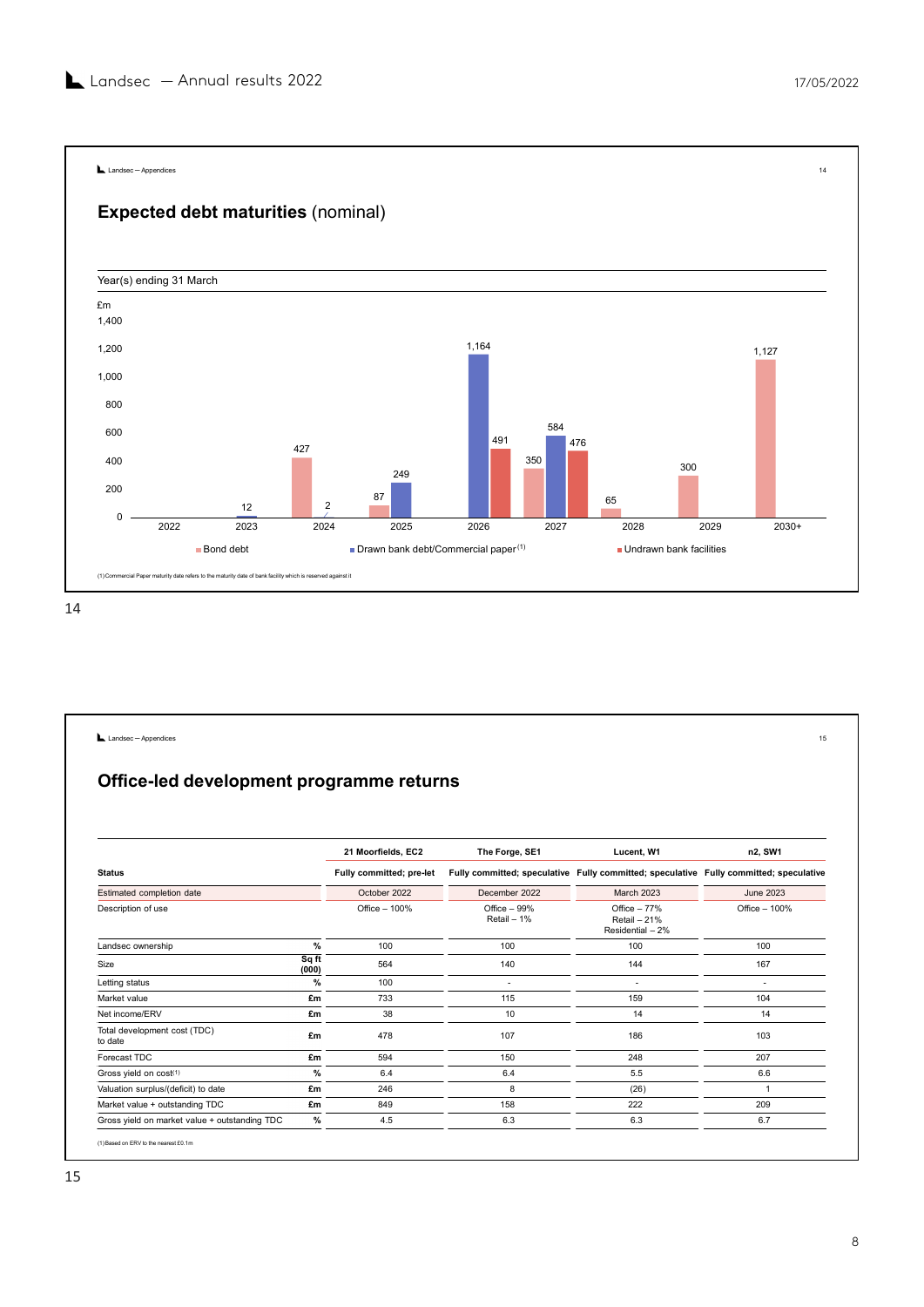| Landsec-Appendices                  |                |                               |                                                            |                                     | 16                                   |
|-------------------------------------|----------------|-------------------------------|------------------------------------------------------------|-------------------------------------|--------------------------------------|
|                                     |                |                               | Pipeline of near term office-led development opportunities |                                     |                                      |
|                                     |                | Timber Square, SE1            | Portland House, SW1                                        | Liberty of Southwark, SE1           | Red Lion Court, SE1                  |
| <b>Status</b>                       |                | Planning consent granted      | <b>Planning consent granted</b>                            | Planning consent granted            | Planning application submitted       |
| Earliest start date                 |                | H <sub>2</sub> 2022           | H <sub>2</sub> 2022<br>Office - 90%                        | H <sub>2</sub> 2022<br>Office - 86% | H <sub>2</sub> 2023<br>Office $-95%$ |
| Description of use                  |                | Office $-96%$<br>Retail $-4%$ | Retail - 10%                                               | Residential - 14%                   | Retail - 5%                          |
| Landsec ownership                   | $\%$           | 100                           | 100                                                        | 100                                 | 100                                  |
| Current annualised rental income Em |                | $\overline{\phantom{a}}$      | $\overline{\phantom{a}}$                                   | $\overline{\phantom{a}}$            | $\overline{\phantom{a}}$             |
| Current size                        | Sq ft<br>(000) | 141                           | 310                                                        | $\overline{\phantom{a}}$            | 128                                  |
| Proposed size                       | Sq ft<br>(000) | 380                           | 295                                                        | 200                                 | 235                                  |
|                                     |                |                               |                                                            |                                     |                                      |

| Sq ft<br>295<br>200<br>380<br>235<br>Proposed size<br>(000)<br>Landsec - Appendices<br>$17\,$<br>Doubled the pipeline to 9m sq ft and accelerated programme<br>Mixed-use urban<br><b>TOTAL SCHEME</b><br>Earliest<br>Estimated<br>Estimated<br>Sq ft<br>Indicative<br><b>Target yield</b><br>start<br>Number<br>completion<br>scheme<br><b>NEAR-TERM PROGRAMME</b><br>(NIA)<br>on cost(1)<br>Ownership<br>Use<br>on site<br>of blocks<br>of phase 1<br>completion<br>TDC<br>(000)<br>£m<br>%<br>Office<br>50%<br>Mayfield, Manchester<br>2,500<br>2022<br>18<br>2025<br>2032<br>Retail<br>750 - 900<br>$6.5 - 7.0$<br>Residential<br>Office<br>MediaCity, Greater Manchester<br>75%<br>$1,900^{(2)}$<br>Residential<br>2023<br>8<br>2025<br>2030<br>$500 - 600$<br>$6.5 - 7.0$<br>Retail<br>Residential<br>O2, Finchley Road<br>100%<br>1,400<br>2023<br>10<br>2026<br>2033<br>$900 - 1,100$<br>$5.5 - 6.0$<br>Retail<br>Office<br>100%<br>Buchanan Galleries, Glasgow<br>1,400<br>2024<br>11<br>2027<br>2031<br>$550 - 700$<br>$6.5 - 7.0$<br>Retail<br>Residential<br>Residential<br>Lewisham shopping centre, SE13<br>100%<br>1,800<br>2024<br>14<br>2028<br>2037<br>$1,000 - 1,200$<br>$5.5 - 6.0$<br>Retail<br>9,000<br>Total<br>$3,700 - 4,500$ | (000) | 141 |  | 310 | $\overline{\phantom{a}}$ | 128 |  |
|-------------------------------------------------------------------------------------------------------------------------------------------------------------------------------------------------------------------------------------------------------------------------------------------------------------------------------------------------------------------------------------------------------------------------------------------------------------------------------------------------------------------------------------------------------------------------------------------------------------------------------------------------------------------------------------------------------------------------------------------------------------------------------------------------------------------------------------------------------------------------------------------------------------------------------------------------------------------------------------------------------------------------------------------------------------------------------------------------------------------------------------------------------------------------------------------------------------------------------------------------------|-------|-----|--|-----|--------------------------|-----|--|
| 6                                                                                                                                                                                                                                                                                                                                                                                                                                                                                                                                                                                                                                                                                                                                                                                                                                                                                                                                                                                                                                                                                                                                                                                                                                                     |       |     |  |     |                          |     |  |
|                                                                                                                                                                                                                                                                                                                                                                                                                                                                                                                                                                                                                                                                                                                                                                                                                                                                                                                                                                                                                                                                                                                                                                                                                                                       |       |     |  |     |                          |     |  |
|                                                                                                                                                                                                                                                                                                                                                                                                                                                                                                                                                                                                                                                                                                                                                                                                                                                                                                                                                                                                                                                                                                                                                                                                                                                       |       |     |  |     |                          |     |  |
|                                                                                                                                                                                                                                                                                                                                                                                                                                                                                                                                                                                                                                                                                                                                                                                                                                                                                                                                                                                                                                                                                                                                                                                                                                                       |       |     |  |     |                          |     |  |
|                                                                                                                                                                                                                                                                                                                                                                                                                                                                                                                                                                                                                                                                                                                                                                                                                                                                                                                                                                                                                                                                                                                                                                                                                                                       |       |     |  |     |                          |     |  |
|                                                                                                                                                                                                                                                                                                                                                                                                                                                                                                                                                                                                                                                                                                                                                                                                                                                                                                                                                                                                                                                                                                                                                                                                                                                       |       |     |  |     |                          |     |  |
|                                                                                                                                                                                                                                                                                                                                                                                                                                                                                                                                                                                                                                                                                                                                                                                                                                                                                                                                                                                                                                                                                                                                                                                                                                                       |       |     |  |     |                          |     |  |
|                                                                                                                                                                                                                                                                                                                                                                                                                                                                                                                                                                                                                                                                                                                                                                                                                                                                                                                                                                                                                                                                                                                                                                                                                                                       |       |     |  |     |                          |     |  |
|                                                                                                                                                                                                                                                                                                                                                                                                                                                                                                                                                                                                                                                                                                                                                                                                                                                                                                                                                                                                                                                                                                                                                                                                                                                       |       |     |  |     |                          |     |  |
|                                                                                                                                                                                                                                                                                                                                                                                                                                                                                                                                                                                                                                                                                                                                                                                                                                                                                                                                                                                                                                                                                                                                                                                                                                                       |       |     |  |     |                          |     |  |
|                                                                                                                                                                                                                                                                                                                                                                                                                                                                                                                                                                                                                                                                                                                                                                                                                                                                                                                                                                                                                                                                                                                                                                                                                                                       |       |     |  |     |                          |     |  |
|                                                                                                                                                                                                                                                                                                                                                                                                                                                                                                                                                                                                                                                                                                                                                                                                                                                                                                                                                                                                                                                                                                                                                                                                                                                       |       |     |  |     |                          |     |  |
|                                                                                                                                                                                                                                                                                                                                                                                                                                                                                                                                                                                                                                                                                                                                                                                                                                                                                                                                                                                                                                                                                                                                                                                                                                                       |       |     |  |     |                          |     |  |
|                                                                                                                                                                                                                                                                                                                                                                                                                                                                                                                                                                                                                                                                                                                                                                                                                                                                                                                                                                                                                                                                                                                                                                                                                                                       |       |     |  |     |                          |     |  |
|                                                                                                                                                                                                                                                                                                                                                                                                                                                                                                                                                                                                                                                                                                                                                                                                                                                                                                                                                                                                                                                                                                                                                                                                                                                       |       |     |  |     |                          |     |  |
|                                                                                                                                                                                                                                                                                                                                                                                                                                                                                                                                                                                                                                                                                                                                                                                                                                                                                                                                                                                                                                                                                                                                                                                                                                                       |       |     |  |     |                          |     |  |
|                                                                                                                                                                                                                                                                                                                                                                                                                                                                                                                                                                                                                                                                                                                                                                                                                                                                                                                                                                                                                                                                                                                                                                                                                                                       |       |     |  |     |                          |     |  |
|                                                                                                                                                                                                                                                                                                                                                                                                                                                                                                                                                                                                                                                                                                                                                                                                                                                                                                                                                                                                                                                                                                                                                                                                                                                       |       |     |  |     |                          |     |  |
|                                                                                                                                                                                                                                                                                                                                                                                                                                                                                                                                                                                                                                                                                                                                                                                                                                                                                                                                                                                                                                                                                                                                                                                                                                                       |       |     |  |     |                          |     |  |
|                                                                                                                                                                                                                                                                                                                                                                                                                                                                                                                                                                                                                                                                                                                                                                                                                                                                                                                                                                                                                                                                                                                                                                                                                                                       |       |     |  |     |                          |     |  |
|                                                                                                                                                                                                                                                                                                                                                                                                                                                                                                                                                                                                                                                                                                                                                                                                                                                                                                                                                                                                                                                                                                                                                                                                                                                       |       |     |  |     |                          |     |  |
|                                                                                                                                                                                                                                                                                                                                                                                                                                                                                                                                                                                                                                                                                                                                                                                                                                                                                                                                                                                                                                                                                                                                                                                                                                                       |       |     |  |     |                          |     |  |
| Note: All financial data is Landsec share<br>(1) Yield on cost excludes affordable housing<br>(2) Assumes greater massing achieved                                                                                                                                                                                                                                                                                                                                                                                                                                                                                                                                                                                                                                                                                                                                                                                                                                                                                                                                                                                                                                                                                                                    |       |     |  |     |                          |     |  |
|                                                                                                                                                                                                                                                                                                                                                                                                                                                                                                                                                                                                                                                                                                                                                                                                                                                                                                                                                                                                                                                                                                                                                                                                                                                       |       |     |  |     |                          |     |  |
| $\overline{7}$                                                                                                                                                                                                                                                                                                                                                                                                                                                                                                                                                                                                                                                                                                                                                                                                                                                                                                                                                                                                                                                                                                                                                                                                                                        |       |     |  |     |                          |     |  |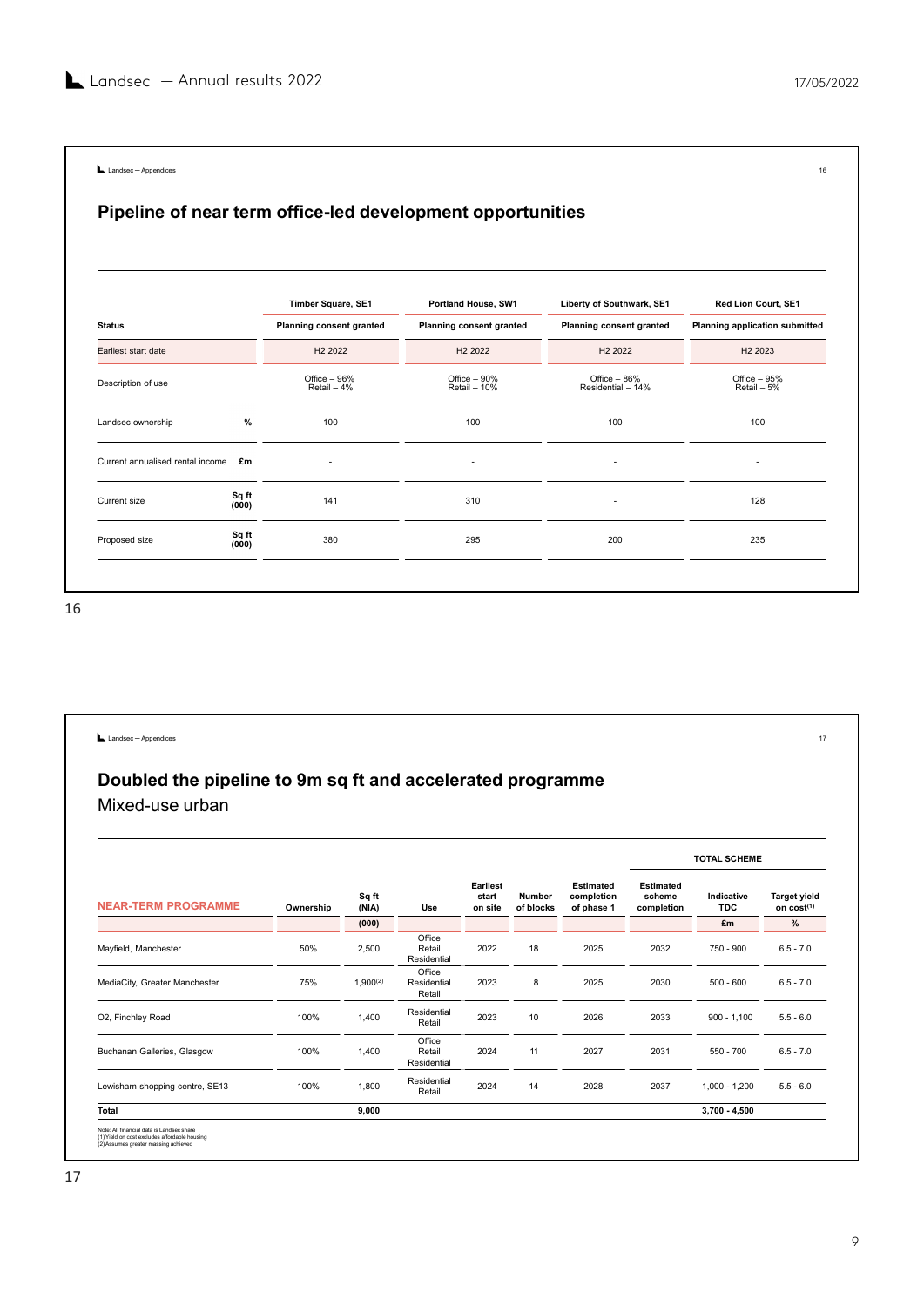Landsec — Annual results 2022<br>
17/05/2022<br>
Landsec-Apporations — £337m committed capex across the six schemes in development programme — £40m pre-construction works for Portland House, Timber Square and others(1) — Disposals to fund capex 0 50 and the contract of the contract of the contract of the contract of the contract of the contract of the contract of the contract of the contract of the contract of the contract of the contract of the contract of the contra е производит в применении с производительно применения в соответственности и производительно применения в соот<br>В соответствии применения в соответствии применения в соответствии применения в соответствии применения в соот 200 250 300  $350<sub>1</sub>$ 2023<br>
2023<br>
2024 2026 2027<br>
2026 2027<br>
2026 2027<br>
2026 2027<br>
2026 2027<br>
2027<br>
2027<br>
2027<br>
2027<br>
2028<br>
2027<br>
2028 2027<br>
2028<br>
2027<br>
2028 2028<br>
2027<br>
2028 2028<br>
2028<br>
2028 2028<br>
2028 2028<br>
2028 2028<br>
2028 2028<br>
2028 2028<br>
20  $\varepsilon$ m and the matrix of the matrix of the matrix  $\varepsilon$  Financial year to March  $\varepsilon$ 21 Moorfields Lucent n2 The Forge Castle Lane Wardour Street Others Committed capital expenditure mitted capital expenditure<br>
Tm committed capex across the six schemes in development programme<br>
m pre-construction works for Portland House, Timber Square and others<sup>(1)</sup><br>
oosals to fund capex<br> **Committed capex by scheme**  $\blacksquare$  Others<sup>(1)</sup><br>(Pre-construction works) 18 (1) House, The Action The Court of Court of South Action Court of South Action Court of Southware, Liberty of Southware, The Court of Southware Court, O2 Financial Southware (1) The Court of Southwark, Red Liberty of South  $(1)$ 

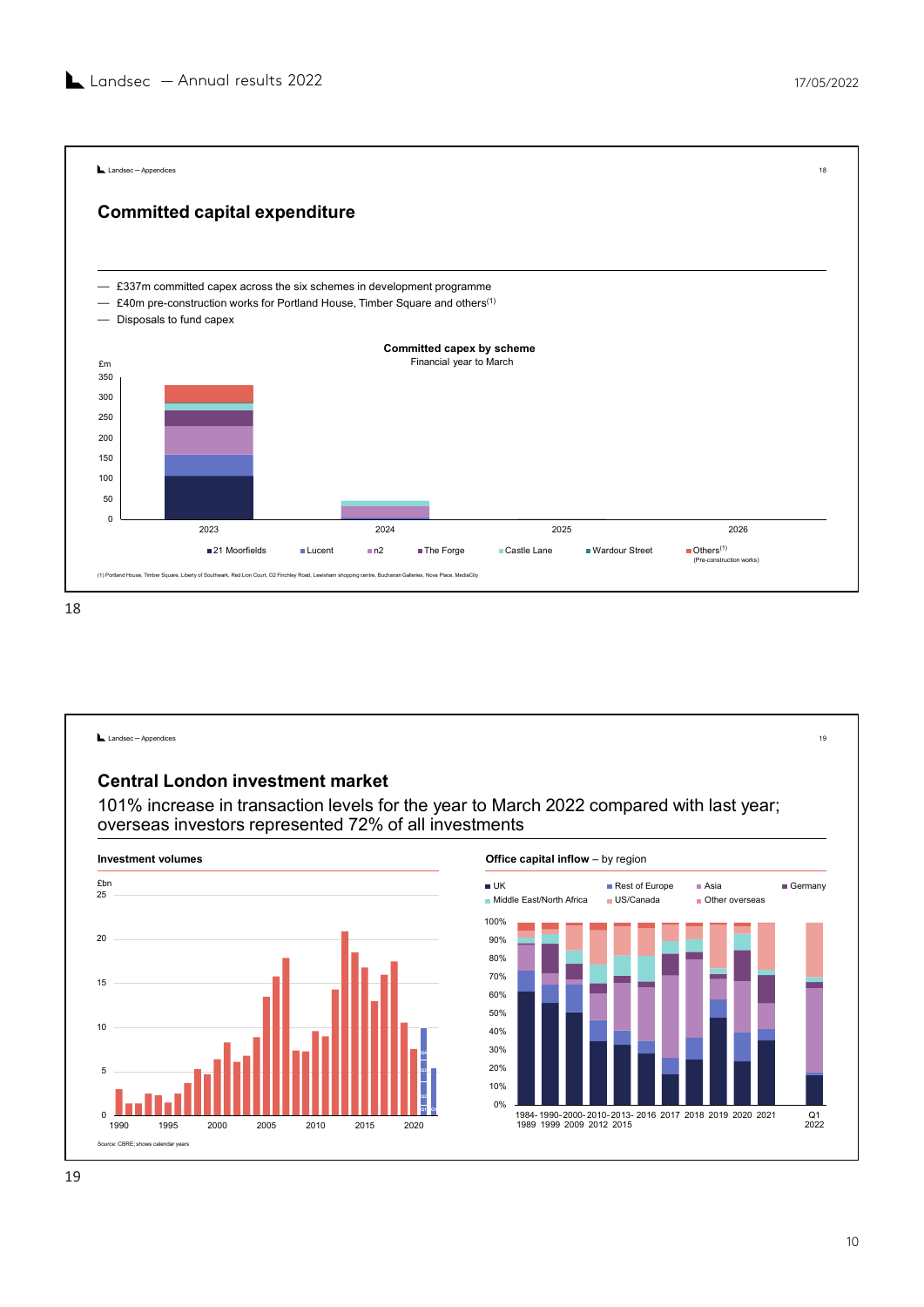![](_page_10_Figure_2.jpeg)

![](_page_10_Figure_4.jpeg)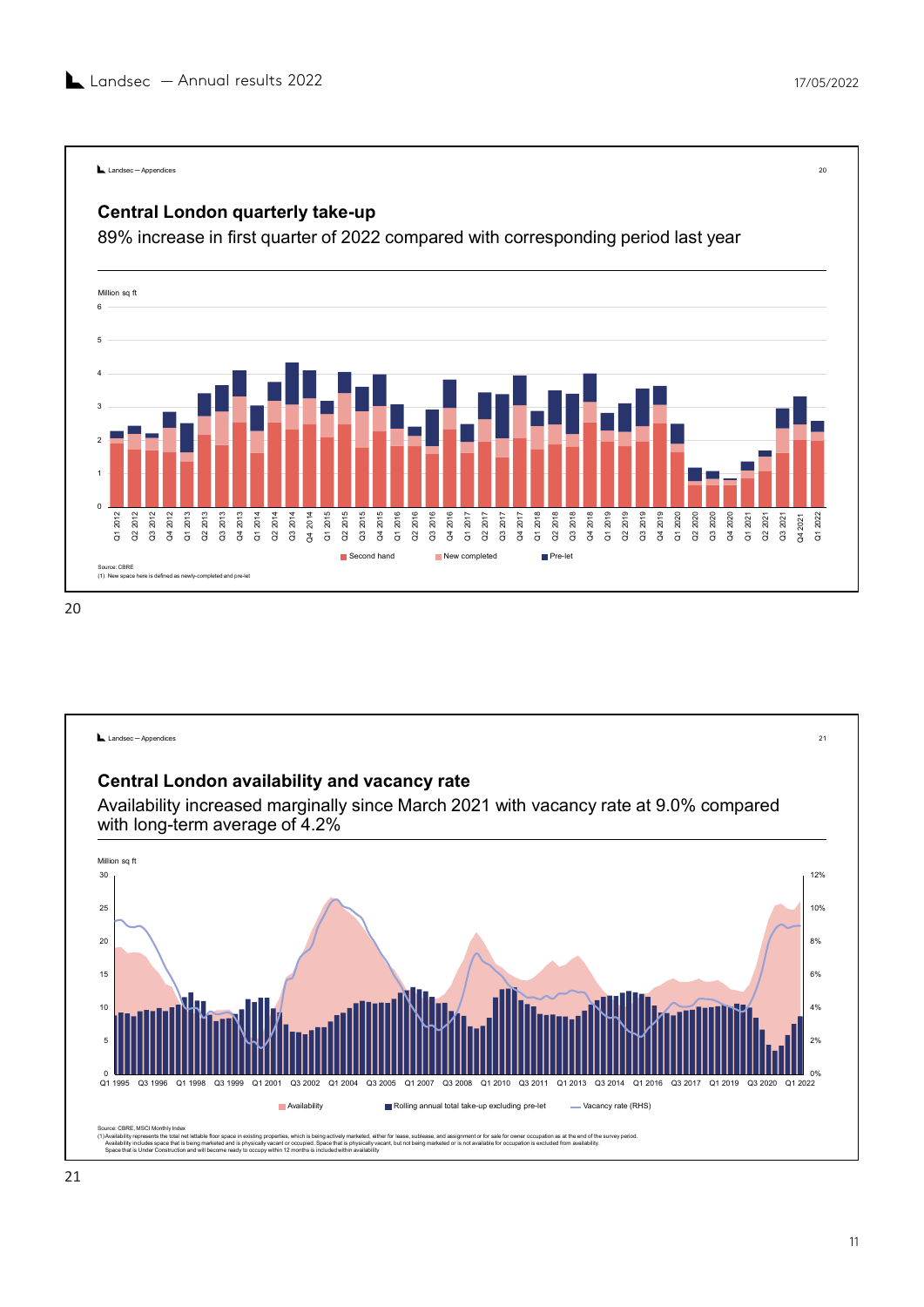![](_page_11_Figure_2.jpeg)

![](_page_11_Figure_4.jpeg)